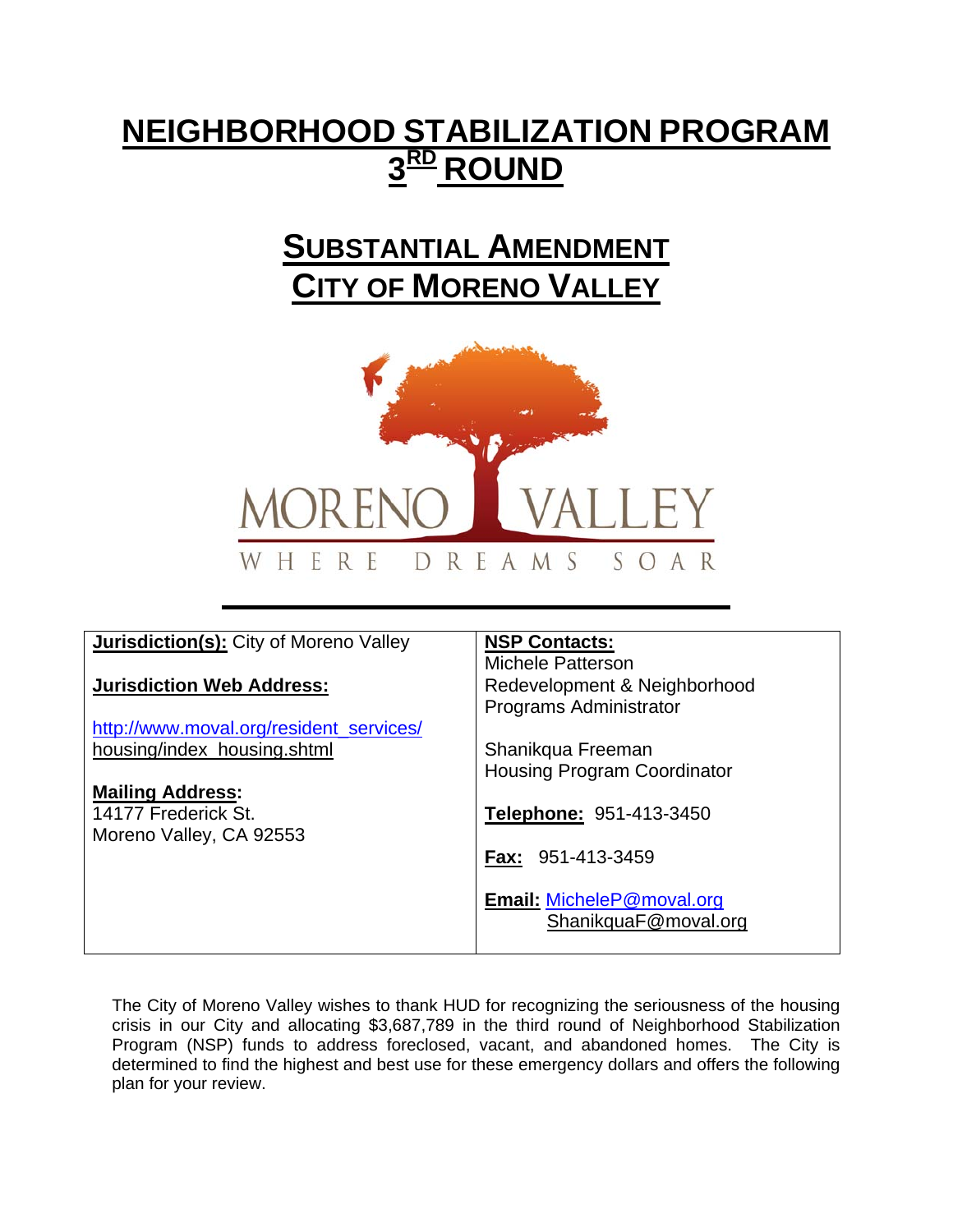# **NEIGHBORHOOD STABILIZATION PROGRAM 3 RD ROUND**

# **SUBSTANTIAL AMENDMENT CITY OF MORENO VALLEY**



#### **TABLE OF CONTENTS**

**PAGE** 

| ACTIVITY 2, NEIGHBORHOOD STABILIZATION HOMEOWNERSHIP PROGRAM 11   |  |
|-------------------------------------------------------------------|--|
|                                                                   |  |
|                                                                   |  |
|                                                                   |  |
|                                                                   |  |
|                                                                   |  |
|                                                                   |  |
| H. DEMOLITION OR CONVERSION OF LOW- AND MODERATE-INCOME UNITS  22 |  |
|                                                                   |  |
|                                                                   |  |

#### **APPENDICES**

| APPLICATION FOR FEDERAL ASSISTANCE STANDARD FORM 424 APPENDIX C |  |
|-----------------------------------------------------------------|--|

#### **ATTACHMENTS**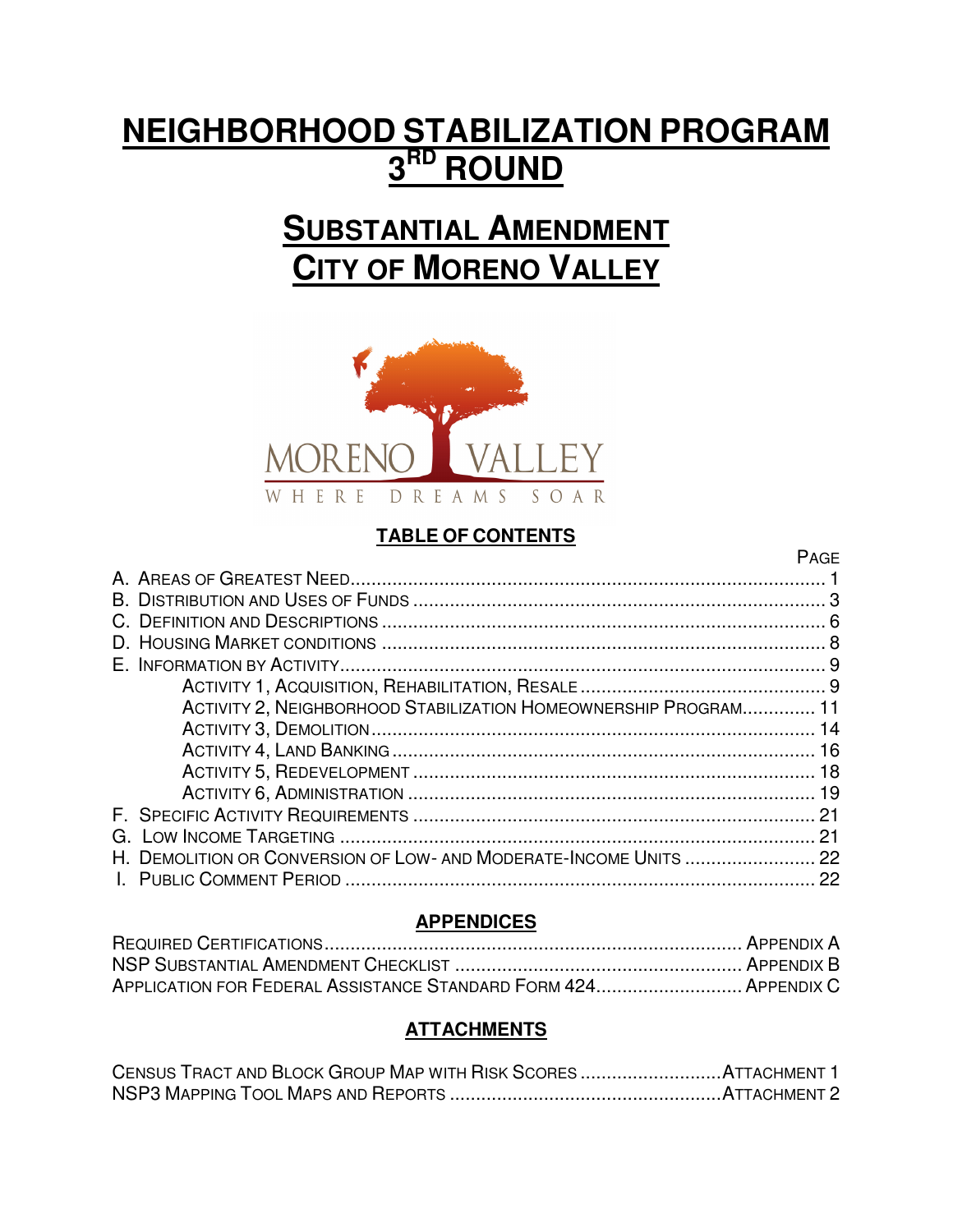

### **A. AREAS OF GREATEST NEED**

#### **HUD: Provide summary needs data identifying the geographic areas of greatest need in the grantee's jurisdiction.**

#### City Response:

The City of Moreno Valley is a 51-square mile city located in western Riverside County, California. Through 2006, Moreno Valley consistently ranked as one of the fastest growing cities in the nation. This significant growth rate, combined with skyrocketing home prices and risky lending practices, placed Moreno Valley near the top of a less desirable ranking – it is one of the cities hardest hit by foreclosures.

The Department of Housing and Urban Development (HUD), via the 2008 HERA Act, recognized the seriousness of Moreno Valley's foreclosure problem and allocated \$11,390,116 to the City for use in neighborhood stabilizing activities. In the effort to address continued needs, Moreno Valley was allocated an additional \$3,687,789 in the third round of Neighborhood Stabilization Program (NSP) funds, authorized on July 21, 2010 under the Wall Street Reform and Consumer Protection Act of 2010 (the Dodd-Frank Act).

In response to Moreno Valley's foreclosure problem and with HUD's allocations, the City will focus its efforts in the areas of greatest need. In order to identify these areas, the City analyzed various information:

The foreclosure and abandonment risk scores were calculated by HUD, through evaluation of the data described below. HUD provided the risk scores in a 1-20 priority ranking with 20 representing the highest risk of foreclosure/abandonment. HUD established California's minimum eligible need score of 17. **The entire City of Moreno Valley has been determined eligible, with NSP3 Need Scores ranging from a few Census Tracts with scores of 18 or 19 and 87% of the City scoring at 20.**

#### **HUD's NSP3 Risk Score Data Sources:**

- 1). City unemployment rate Moreno Valley's rate is currently 16.4% (14,300 Moreno Valley residents were unemployed in December 2010), which significantly exceeds Riverside County's rate of 14.2%.
- 2). Average housing sales price decline since market peak Moreno Valley's resale prices have declined – 44.3% since the peak of the market.
- 3). High cost loan rates by census tract/block groups (mortgages with interest-only payment options, stated income mortgages with high loan to value ratios, etc.) – Moreno Valley's high cost loan rates range from 21.1% to 41%.

The City considered HUD's updated Census Tract foreclosure risk scores, datasets found on www.huduser.org, HUD's NSP3 Mapping Tool, maps developed at the HUD-recommended www.policymap.com website, plus Moreno Valley's NSP1 Target Area map and developed the attached map of the City's proposed NSP3 Target Areas (see Attachment 1).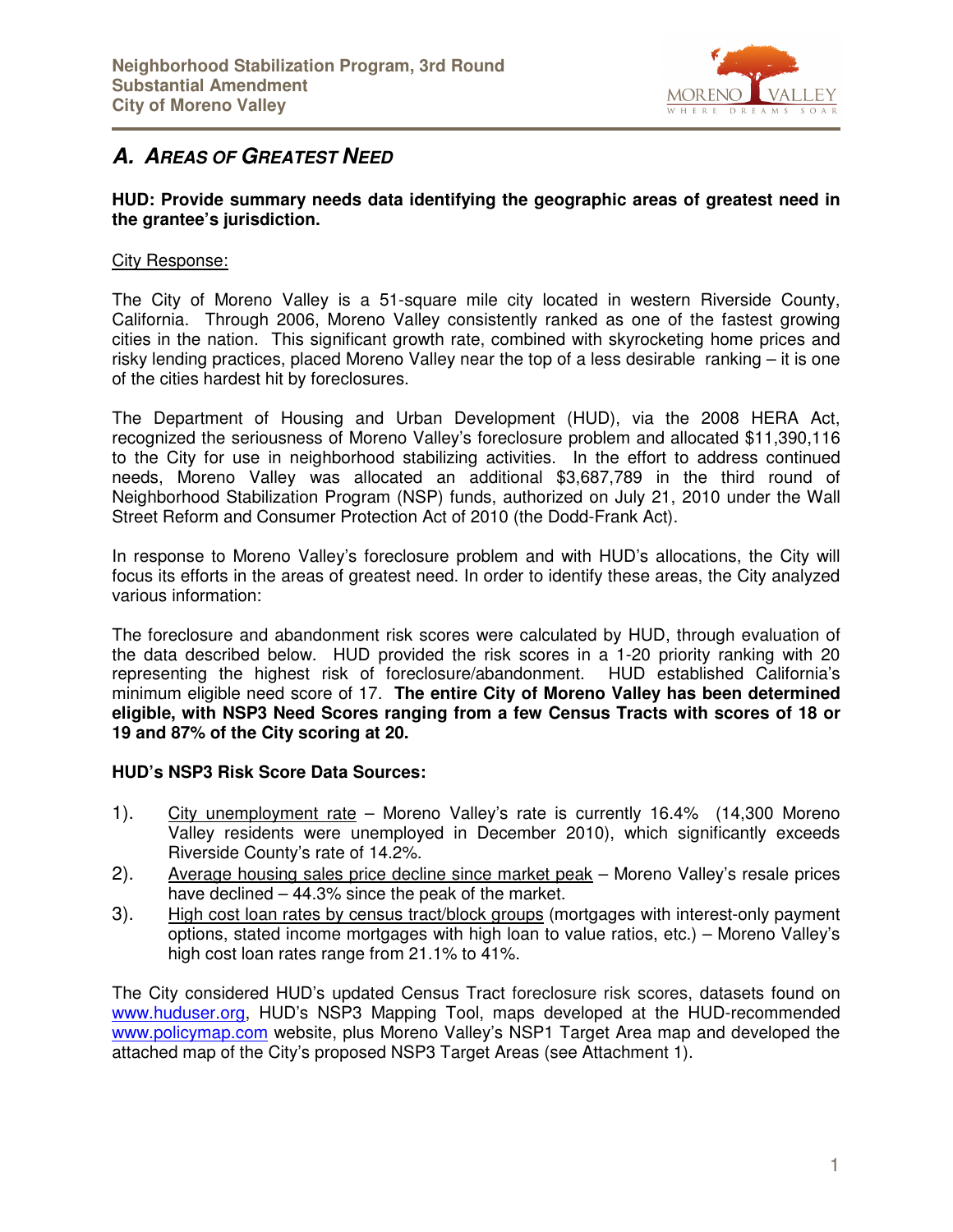

Utilizing this data, the City identified areas of need, including areas with a high percentage of current home foreclosures, areas with a high percentage of risky home loans, and areas with high future foreclosure rate projections.

Specific Findings:

Since the entire City of Moreno Valley has been determined eligible, with 87% of the Census Tracts assigned an NSP3 Need Scores at 20, the City has used deep targeting to identify the NSP3 Target Areas as those that offer the greatest potential for visible impact. The City proposes to prioritize the use of NSP3 funds in targeted Census Tracts not identified as eligible as part of the NSP 1 Program, to expand the City's NSP response capabilities. The proposed Target Areas have all received a HUD-calculated Foreclosure Risk Score of 20, demonstrating a concentration of existing foreclosures, a high percentage of homes finance with subprime mortgages, and a risk of high future foreclosure rates (also evidenced through the NSP3 Planning Data).

#### **NSP3 Target Areas:**

NSP3 requires a focused approach to each grantee's foreclosure response. As a result, Moreno Valley utilized deep targeting principles to select the proposed NSP3 Target Areas.

Though the City's NSP1 program is successfully serving a large portion of Moreno Valley (30 of the City's 86 Census Tracts), several Census Tracts that were found ineligible for NSP1 assistance have suffered an increase in the foreclosure risk factors and now have NSP3 Need Scores of 20. In addition, Moreno Valley has NSP1-eligible condominium neighborhoods that remain unassisted. Moreno Valley's focused approach to identifying NSP3 Target Areas would assist the following:

- Target Area 1: Bounded by Sunnymead Blvd., Frederick St., Dracaea Ave., and Graham St., this area was determined ineligible by HUD for NSP1 funds but now has an NSP3 Risk Score of 20.
- Target Area 2: Irregularly bounded by SR 60, Kitching St., Cottonwood Ave., Lasselle St, Alessandro Blvd., and Morrison St., this area was determined ineligible by HUD for NSP1 funds but now has an NSP3 Risk Score of 20.
- Target Area 3: Condominiums at Iris Ave. and Lasselle St. This Target Area remains eligible for NSP1. However, approved NSP1 activities do not address the needs of condominium neighborhoods. Target Area 3 has an NSP3 Risk Score of 20.
- Target Area 4: Condominiums at Moreno Beach Dr. and JFK Dr. Half of this Target Area remains eligible for NSP1. However, the additional area expands the opportunities to address the needs of condominium neighborhoods. Target Area 4 has an NSP3 Risk Score of 20.
- Target Area 5: Condominiums at Perris Blvd. and Hemlock Ave. This Target Area remains eligible for NSP1. However, approved NSP1 activities do not address the needs of condominium neighborhoods. Target Area 5 has an NSP3 Risk Score of 20.

Please see Attachment 2 – NSP3 Mapping Tool maps and Planning Data reports for details about the proposed NSP3 Target Areas.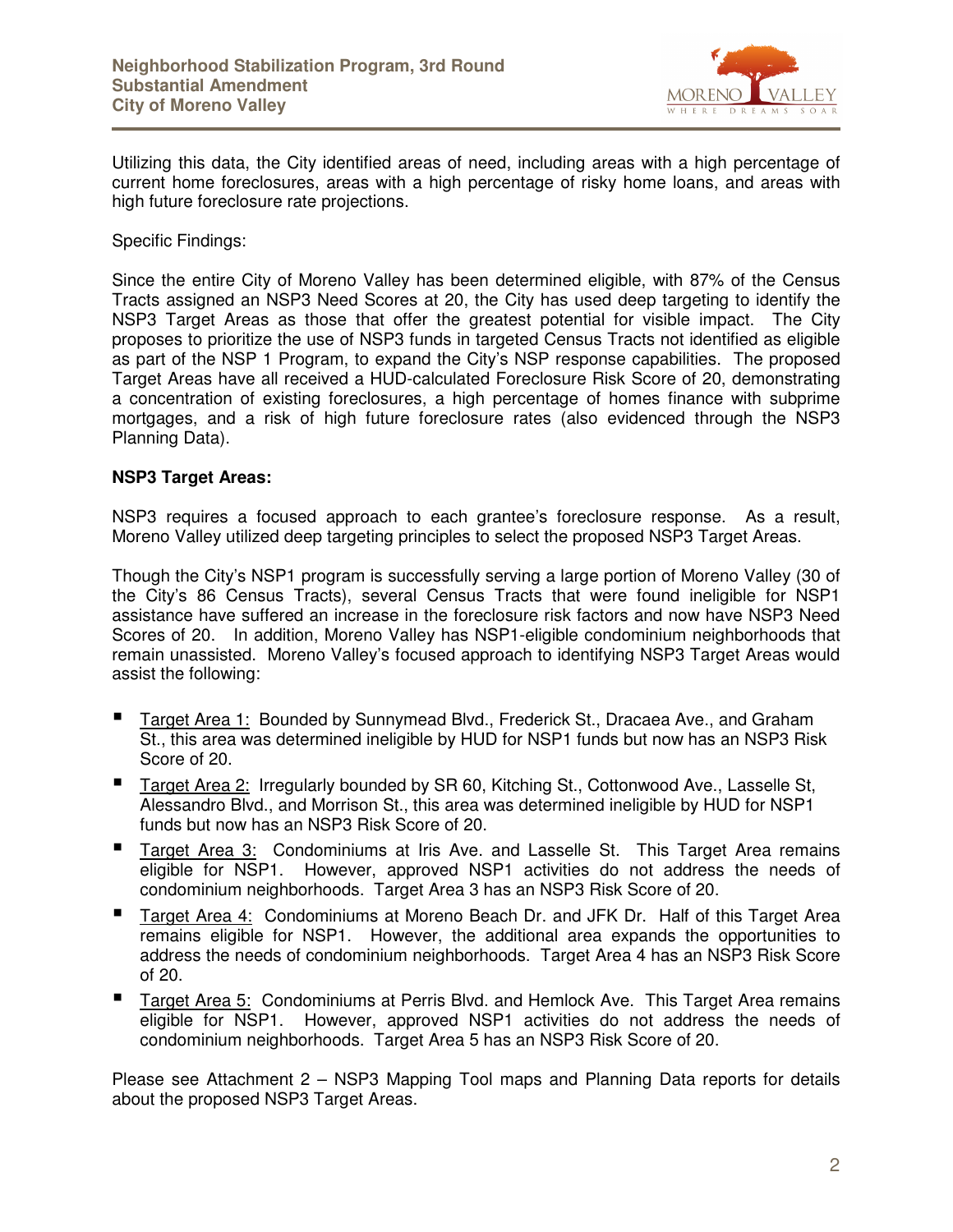

#### **B.** DISTRIBUTION AND USES OF FUNDS

**HUD: Provide a narrative describing how the distribution and uses of the grantee's NSP funds will meet the requirements of Section 2301(c)(2) of HERA, as amended by the Recovery Act and the Dodd-Frank Act, that funds be distributed to the areas of greatest need, including those with the greatest percentage of home foreclosures, with the highest percentage of homes financed by a subprime mortgage related loan, and identified by the grantee as likely to face a significant rise in the rate of home foreclosures.** 

#### City Response:

The Housing and Economic Recovery Act of 2008 established the following eligible uses:

- Establishment of financing mechanisms for the purchase and redevelopment of foreclosed upon homes and residential properties, including such mechanisms as soft-seconds, loan loss reserves, and shared-equity loans for low and moderate income homebuyers.
- **Purchase and rehabilitation of homes and residential properties that have been abandoned** or foreclosed upon, in order to sell, rent, or redevelop, such homes and properties.
- Establishment of land banks for homes that have been foreclosed upon.
- Demolition of blighted structures.
- Redevelopment of demolished or vacant properties.

With these eligible uses in mind, the City of Moreno Valley has identified activities that would best address the needs of the community while meeting the requirements of Section  $2301(c)(2)$ of HERA, as amended by the Dodd-Frank Act. The proposed activities are described below.

The NSP3 grant will fund five primary activities plus Administration:

- 1) Acquisition, Rehabilitation, and Resale in the amount of \$2,669,010
- 2) Neighborhood Stabilization Homeownership Program (NSHP) in the amount of \$300,000
- 3) Demolition in the amount of \$50,000
- 4) Land banking in the amount of \$100,000
- 5) Redevelop demolished or vacant properties as housing in the amount of \$200,000.
- 6) Administration in the amount of \$368,779

NOTE: The City of Moreno Valley is not proposing to include a rental component in the NSP3. The City operated an Acquisition, Rehabilitation, Rental program under the NSP1 grant and found that our real estate market conditions do not support this activity. Purchase prices are low enough and investors are competitively over-bidding property list prices such that NSP acquisitions that require negotiation of a 1% discount are not successful. While the rental program was used to comply with spending requirements for the LH25 population, the City instead proposes to utilize an Acquisition, Rehabilitation, Resale program offering low-cost single family detached or condominium units to households earning up to 50% AMI.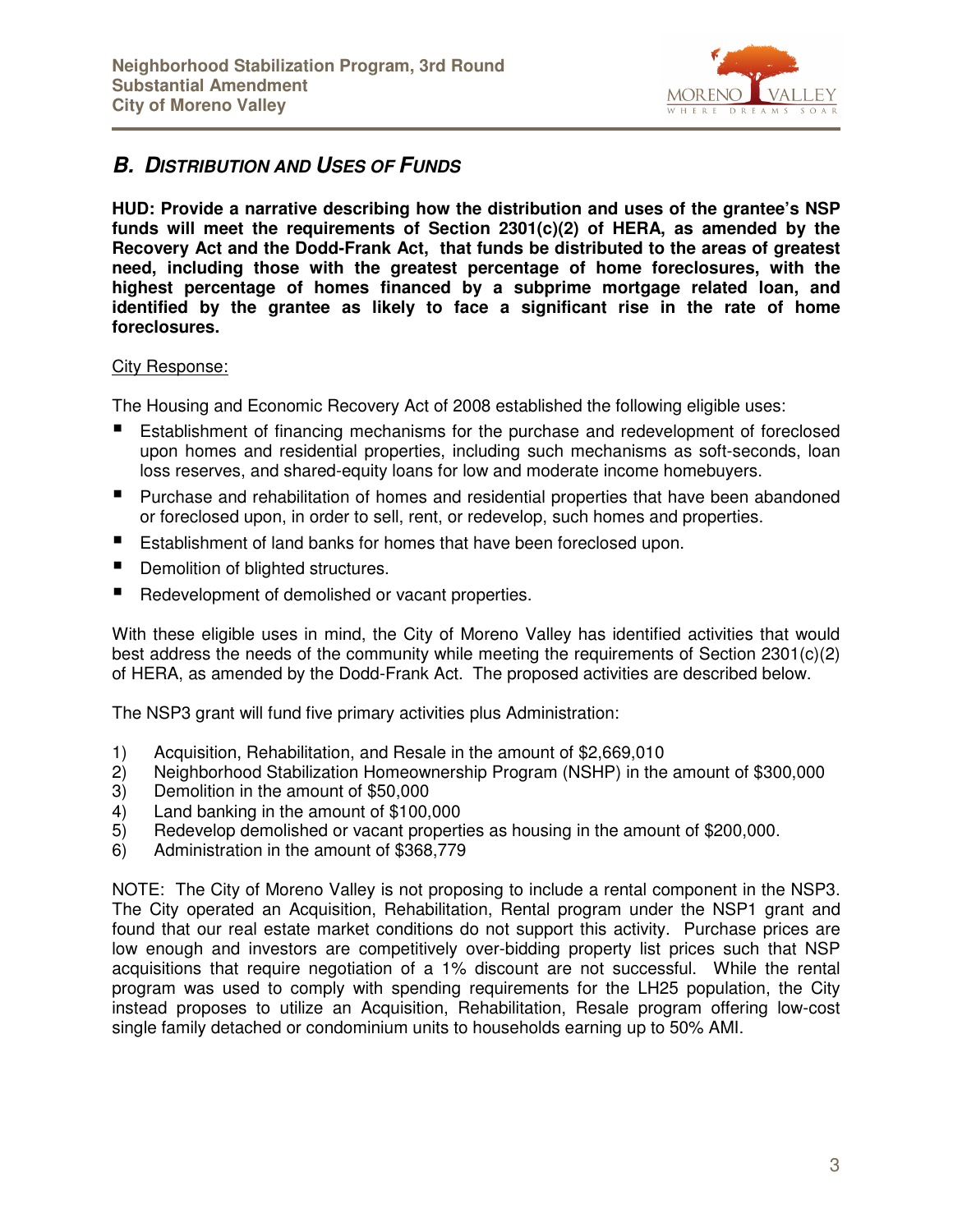

#### **Activity 1- Acquisition/Rehabilitation/Resale (ARR) of Single Family Residential Units**

The City of Moreno Valley proposes to dedicate \$2,669,010 (72%) of the NSP3 grant to acquiring foreclosed single-family detached and/or single-family attached (condominium) residence(s) and then rehabilitating and reselling them to income-eligible households of up to 120% AMI. Alternatively, the City may request transfer of Activity 1 funds in the future to Activities 4 or 5, to provide additional funds for land banking and/or redevelopment, as needed.

Under the NSP1 grant, the ARR program is already being used effectively to rehabilitate foreclosed properties in neighborhoods with a Foreclosure Risk Score of 9 or 10 (a score of 10 indicated the highest level of need). As described in Section A above, the City proposes to extend the availability of the ARR program into a few newly targeted neighborhoods now identified as having a high risk of foreclosure. Also, Moreno Valley contains some condominium neighborhoods struggling with excess foreclosures and rental units. With inadequate owneroccupancy rates, FHA financing is not available for families seeking to acquire condominium units and these complexes continue to stagnate. In response, the City proposes to include condominium units in the NSP3 ARR activity to reverse the high rental trend and make affordable homeownership available to Moreno Valley residents, including the LH25 population (those earning up to 50% AMI).

Practically, the City of Moreno Valley will partner with several residential development partners to make a visible impact on the identified target areas. Properties will be acquired at a minimum discount of 1% below appraised value, in compliance with NSP3 regulations. All ARR NSP3 properties will be rehabilitated. Energy efficient and environmentally-friendly "green" elements will be incorporated into the rehabilitation scopes of work for each property. Prior to resale, the NSP3 properties must pass an inspection by a City building inspector for compliance with the City's Housing Quality Standards.

To comply with NSP3 requirements, the City will to dedicate at least \$921,947 (25%) of the grant to households that earn up to 50% AMI. The City will tailor this component of the ARR activity to increasing homeownership opportunities for income-eligible households by targeting the purchase of single-family attached (condominium) units and/or lower-priced single-family detached units and providing financing assistance to lessen the affordability gap.

#### **Activity- 2: Neighborhood Stabilization Homeownership Program (NSHP)**

The City of Moreno Valley will dedicate \$300,000 (8%) of the NSP3 allocation to provide for buyer-driven homeownership for low, middle, and moderate income-eligible homebuyers earning up to 120% area median income (AMI). The funds will be used to provide direct homebuyer acquisition assistance and/or rehabilitation financing. The funds may be used to provide assistance to the homebuyer through down payment, closing costs and/or minor rehabilitation/repair work while incorporating energy-efficient improvements that will provide long-term affordability and increased sustainability. Minor home repair assistance will include interior and exterior repairs and curb appeal improvements. The minor rehabilitation financing component of the activity is designed to help absorb single-family properties in the market that may otherwise not be absorbed due to a homebuyer's inability to make the necessary repairs because of a lack of resources.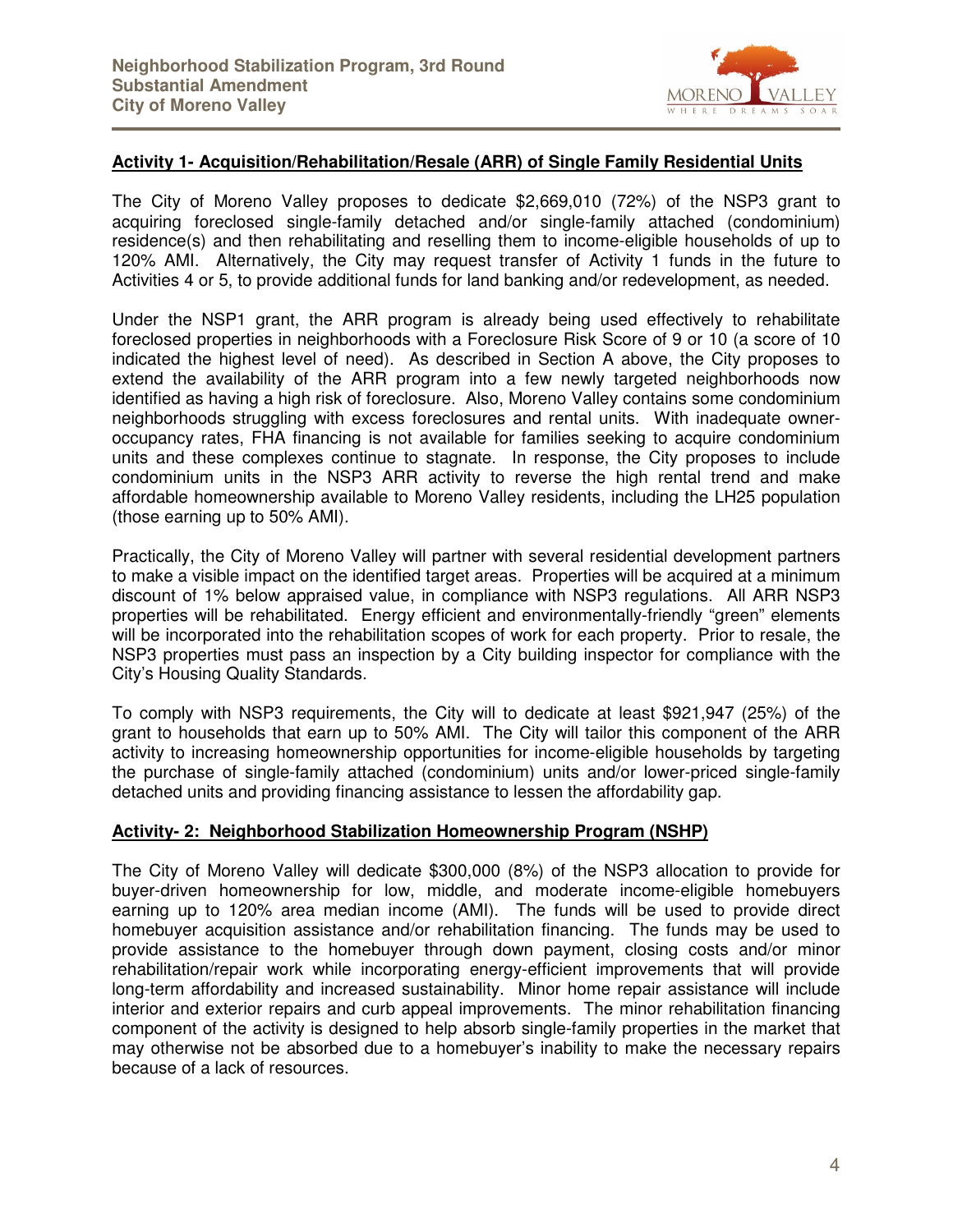

In accordance with NSP3 Guidelines, all properties assisted via the use of NSP3 funds are subject to continued affordability restrictions. As a result, each property assisted under the NSHP activity will be subject to recorded covenants for a 15 year term. The covenants will be used to ensure, to the maximum extent practicable, that the properties remain affordable to families and individuals whose incomes do not exceed 120% AMI . The 'soft second' component encourages income-eligible homeowners to remain in the NSP affordable unit. Continued affordability will be ensured via an annual monitoring process to be conducted by City staff. No interest will be charged on the 'soft second.' However, should the home sell or transfer before the affordability period is realized, the City will collect a share of the equity on a declining scale. In other words, if the NSP assisted property is sold or transferred within the covenant period, the City will then be entitled to a share of the gain on sale in addition to the original amount loaned. The gain on sale returned to the City will not exceed the total investment made into the property by the City. The Covenants will remain in effect for the prescribed Covenant Period of 15 years and are not cancelled upon the sale of the property. A subsequent owner of the property will be subject to the recorded Covenant for the remainder of the affordability period.

#### **Activity 3- Demolition**

The City of Moreno Valley will dedicate \$50,000 (1%) to demolish blighted structures. The funds will be used to acquire and demolish foreclosed and vacant properties that are dilapidated beyond reasonable financial repair, and/or present health and safety hazards. Upon the completion of the demolition, properties will be maintained through the land bank that will be established as one of the eligible NSP3 activities.

#### **Activity 4 – Land Banking**

The City of Moreno Valley will dedicate \$100,000 (3%) of the NSP3 grant to assembly, temporary management, and disposal of vacant land after a structure has been demolished. The funds will be used toward the maintenance of the property after a demolition has occurred until new residential construction on the property can take place.

#### **Activity 5 – Redevelopment**

LMMH: \$1,747,063

This activity is for the redevelopment of vacant sites or demolished sites for future development to provide housing to income-eligible households earning up to 120%. The City will focus its redevelopment efforts in Target Areas 1 and 2, as defined above. In addition, the City will leverage the NSP 3 funds with other funding sources (i.e. HOME and RDA Set-Aside funds) to maximize the effectiveness of the activity. The City will partner with various development partners to create affordable homeownership opportunities for income-eligible households earning up to 120% AMI by redeveloping vacant properties held in the City's land bank.

#### **BUDGET: A summary of the NSP budget is provided below:**

| <b>PROPOSED NSP BUDGET</b>                                                   |             |  |
|------------------------------------------------------------------------------|-------------|--|
| <b>NSP3 Total Grant</b>                                                      | \$3,687,789 |  |
| NSP3-Activity 1, Acquisition/Rehabilitation/Resale (ARR)<br>LH25: \$ 921,947 | \$2,669,010 |  |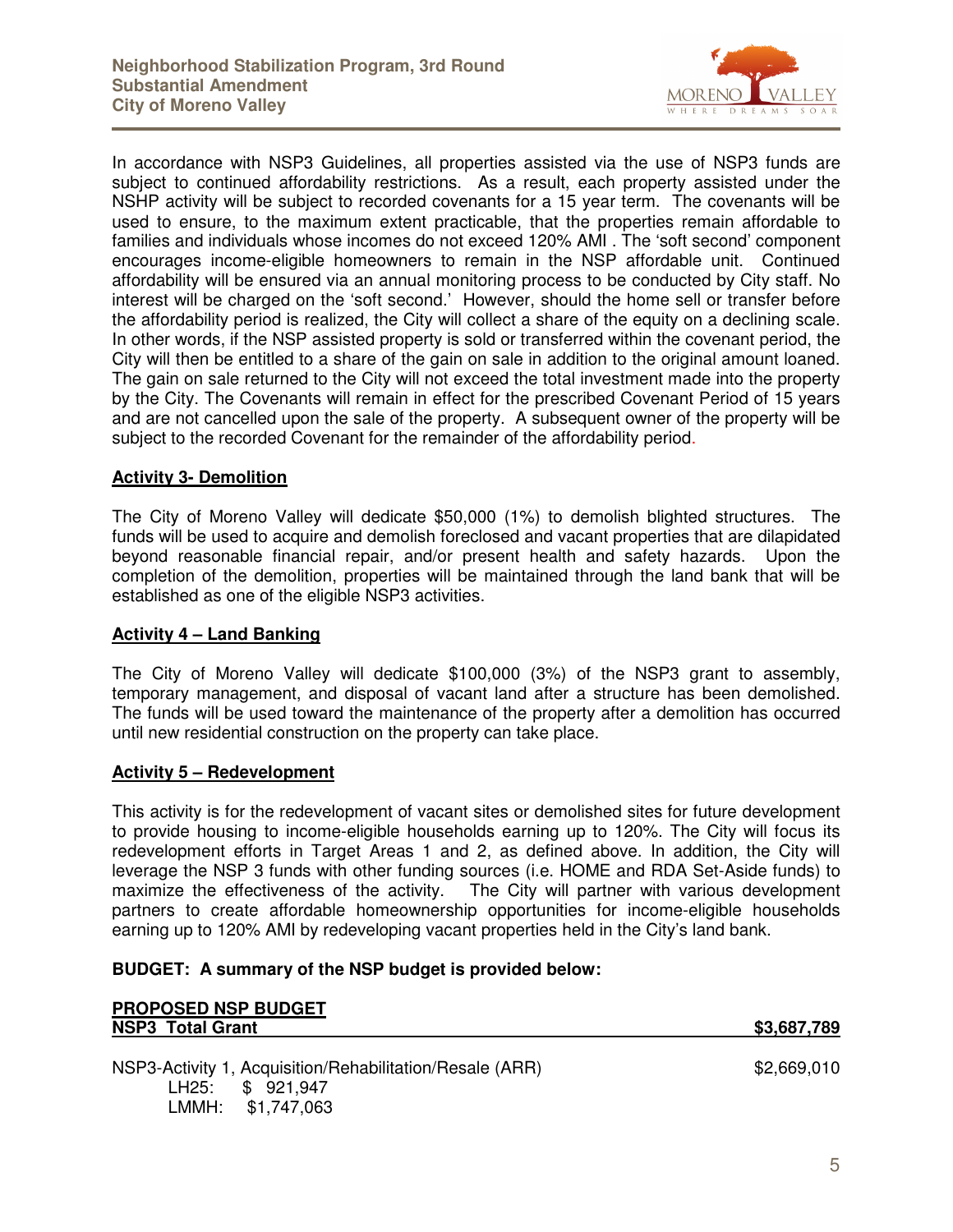

| NSP3-Activity 2, Neighborhood Stabilization Homeownership Program |     | \$300,000  |
|-------------------------------------------------------------------|-----|------------|
| NSP3-Activity 3, Demolition                                       | \$. | 50,000     |
| NSP3-Activity 4, Land banking                                     | \$. | 100,000    |
| NSP3-Activity 5, Redevelopment                                    |     | \$200,000  |
| NSP3 Administration Cap (10%)                                     |     | \$ 368,779 |
|                                                                   |     |            |

#### **Total Proposed Grant Expenditures <b>\$3,687,789 \$3,687,789**

Under the Dodd-Frank Act, the City of Moreno Valley must expend at least 50% or \$1,843,894.50 of the allocated funds within 2 years of the date the funds become available, and 100% or **\$**3,687,789.00 of the funds within three years. It is anticipated that the NSP3 activities could potentially generate revenue, or program income. Should this occur, the monies will be reapplied to the NSP3 program and treated as additional funding, subject to the same expenditure criteria as the original grant funds.

The NSP3 Program will be an extension of the NSP1 Program currently being implemented by the City of Moreno Valley, which has been successful to date. Once the NSP3 program is underway, staff will conduct internal evaluations of the NSP3 activity progress to ensure its effectiveness. Should a particular activity be found to not meet the required milestones, the City proposes to allow the City Manager to make 'non-substantial' plan adjustments that shift funds between approved NSP activities to meet spending commitment requirements.

#### **C. DEFINITIONS AND DESCRIPTIONS**

#### **HUD: AFFORDABILITY - Describe how the grantee will ensure continued affordability for NSP assisted housing.**

The City of Moreno Valley is committed to maintaining affordability for its NSP3 assisted housing.

NSP activities using the 25% allocated for households earning up to 50% area median income (LH25) will target efforts to increasing homeownership opportunities within this income level. Given the shift in the real estate market, the City of Moreno Valley will make a focused effort to acquire single-family attached units. Many of the condominium projects in the City have experienced increased foreclosure rates. As a result, the pricing for the available units has become extremely competitive. With competitive pricing and financial assistance to bridge the affordability gap, increased opportunities for individuals and/or families earning up to 50% area median income have become evident. The units will be subject to 15-year affordability covenants that run with the unit, which means subsequent owners will be subject to the covenants until the expiration of the 15-year affordability period.

All NSP3 single family home purchase activities involving assistance to households earning up to 120% of area median income (LMMH) will be subject to the affordability period of 15 years. Should the household sell or transfer the property before the affordability period is complete, the City will collect a share of the increased equity. In other words, if the NSP-assisted property is sold of transferred within the 15-year affordability, the City will be entitled to a share of the gain on sale in addition to the principal amount loaned. The funds returned to the City on the sale of the unit will be considered program income and will be recycled back into the appropriate account to fund additional NSP projects.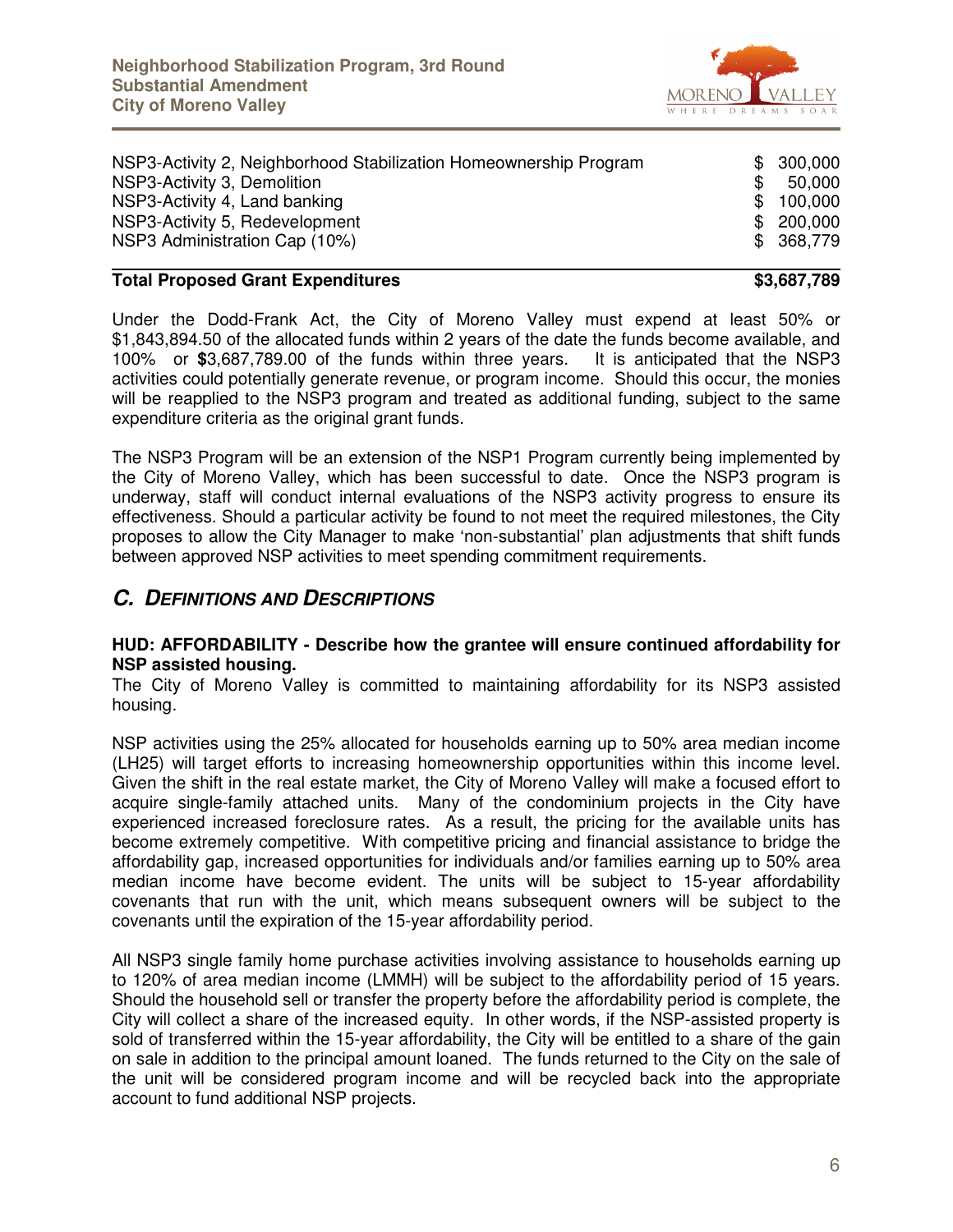

#### **HUD: Define "AFFORDABLE RENTS."**

"Affordable Rents" means a rental housing cost not in excess of that which may be charged the applicable eligible person or family pursuant to Section 50053 of the California Health and Safety Code. No rental activities are currently proposed under the NSP3.

#### **HUD: Define "blighted structure" in context of state or local law.**

A structure is blighted when it exhibits objectively determinable signs of deterioration sufficient to constitute a threat to human health, safety, and public welfare.

The California legislative definition of blight is found in the Health and Safety Code Sections 33030 and 33031. In sum, the definition describes two basic areas of blight: physical and economic.

Subdivision (a) of section 33031 describes the physical conditions that cause blight as follows:

- "Buildings in which it is unsafe or unhealthy for persons to live or work. These conditions can be caused by serious building code violations, dilapidation and deterioration, defective design or physical construction, faulty or inadequate utilities, or other similar factors.
- Factors that prevent or substantially hinder the economically viable use or capacity of buildings or lots. This condition can be caused by a substandard design, inadequate size given present standards and market conditions, lack of parking, or other similar factors.
- Adjacent or nearby uses that are incompatible with each other and that prevent the economic development of those parcels or other portions of the project area.
- The existence of subdivided lots of irregular form and shape and inadequate size for proper usefulness and development that are in multiple ownership."

Subdivision (b) of section 33031 describes the economic conditions that cause blight as:

- "Depreciated or stagnant property values or impaired investments, including, but not necessarily limited to, those properties containing hazardous wastes that require the use of agency authority as specified in Article 12.5 (commencing with 33459), discussed in chapter 6, entitled Environmental Issues.
- Abnormally high business vacancies, abnormally low lease rates, high turnover rates, abandoned buildings, or excessive vacant lots within an area developed for urban use and served by utilities.
- A lack of necessary commercial facilities that are normally found in neighborhoods, including grocery stores, drugstores and banks, and other lending institutions.
- Residential overcrowding or an excess of bars, liquor stores, or other businesses that cater exclusively to adults that has led to problems of public safety and welfare.
- A high crime rate that constitutes a serious threat to the public safety and welfare."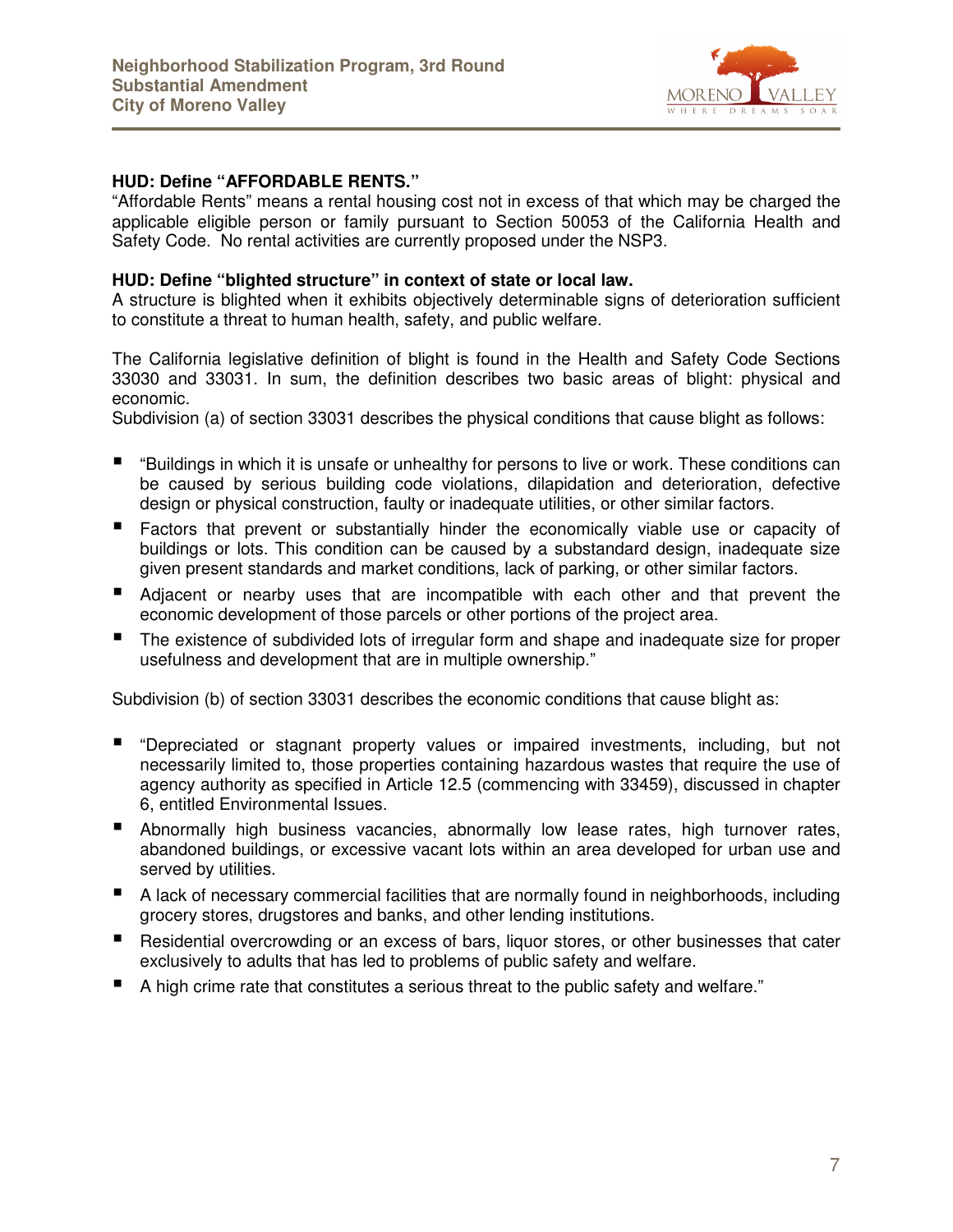

**Define LH25:** Refers to those households earning up to 50% area median income. The City will allocate no less than 25% of the NSP3 grant funds to serving households in this income category.

**Define LMMH:** HUD characterizes households whose incomes do not exceed 120% area median income as "low-, moderate-, and middle-income households," abbreviated as LMMH.

#### **HUD: Describe housing rehabilitation standards that will apply to NSP3-assisted activities**.

The City has Housing Quality Standards (HQS) created to conform to the Department of Housing and Urban Quality Standards, in addition to applicable municipal laws, Codes, and Building Code Standards.

The HQS covers six essential areas of construction:

- 1) Physical and/or Environmental Improvements,
- 2) Structural-Exterior Building Improvements and Finishes
- 3) Building Interior,
- 4) Plumbing
- 5) Electrical
- 6) Mechanical

For NSP3 properties in particular, the City's HQS will be revised to include energy efficient and environmentally-friendly "green" requirements for incorporation into the rehabilitation scope of work for each property.

Within the HQS, the City has outlined the minimum requirements that each NSP assisted housing unit must meet prior to occupancy by the eligible participant(s). The City's NSP3 building inspector reviews proposed scopes of work for each NSP3 property and makes revisions in compliance with the HQS. If upon inspection, it is found that a unit does not meet the standards, occupancy will be deferred until the unit does meet the standards (i.e., after repair and successful re-inspection of the unit).

#### **HUD: Describe how vicinity hiring requirements will apply to NSP3 assisted activities.**

The City of Moreno Valley will incorporate local hiring requirements into the Participation Agreements to be executed by the Development Partners selected for NSP3 implementation. The City, shall to the maximum extent feasible, provide for the hiring of employees who reside in Moreno Valley. The City will monitor Development Partner compliance through collection of Section 3 reporting data.

#### **D. HOUSING MARKET CONDITIONS**

Moreno Valley's current housing market continues to struggle with excessive numbers of foreclosures: 1,861 are currently in the foreclosure process plus more than 850 are already bank-owned. In general, homes are not available for sale unless they are bankowned or the owner is seeking a short-sale. According to the Multiple Listing Service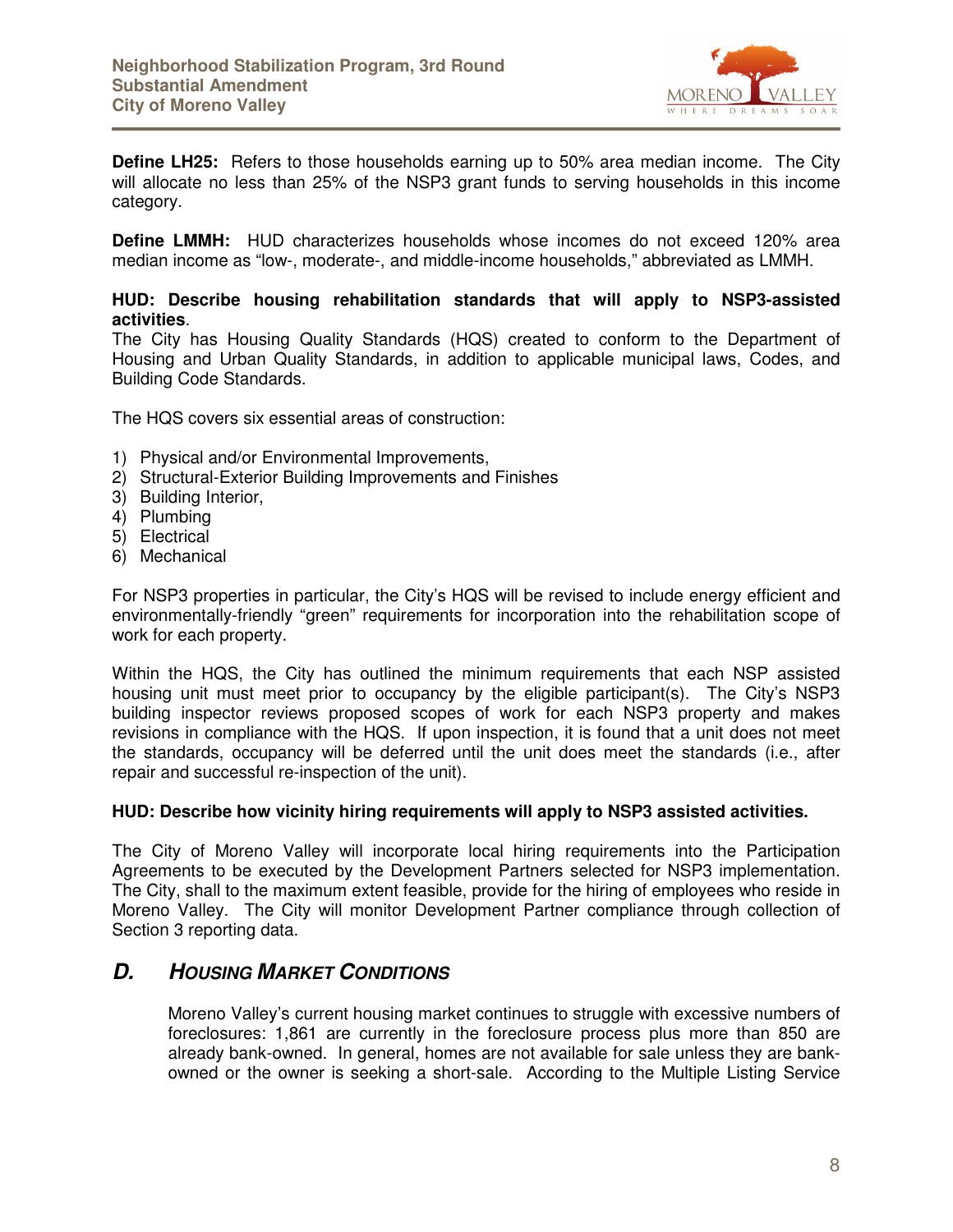

(MLS), more than 250 single family homes and more than 45 condominiums are currently for sale in Moreno Valley.

Though prices have dropped more than 44%, home sale pricing seems to have stabilized somewhat. Over the last year, the median resale price for single-family homes rose just 2% (or \$3,681) to \$160,208 in December 2010. Sales numbers show strong interest in Moreno Valley's market as investors compete to purchase prospective rental or rehabilitation/resale properties. However, owner-occupant home purchasing remains sluggish and pockets of Moreno Valley continue to experience price declines. Under the City's NSP1 grant, some ARR homes have required resale price reductions after properties sat on the market for extended periods, to encourage purchase by owneroccupant homebuyers.

#### **E. NSP INFORMATION BY ACTIVITY (ACTIVITY 1)**

#### **1) Activity Name: Acquisition, Rehabilitation, and Resale (ARR) of \$2,669,010 Single Family Attached or Detached Units**

- **2) Activity Type:** 
	- NSP: Under HERA 2301(c)(3)(B) Purchase and rehabilitate homes and residential properties that have been abandoned or foreclosed upon, in order to sell, rent, or redevelop such homes and properties
	- CDBG: Under 24 CFR 570.201 (a) Acquisition and (b) Disposition
- **3) National Benefit Objective:** Moreno Valley's NSP3 will be used for activities that meet the Low-, Moderate-, and Middle Income National Benefit Objective as defined under HERA 2301(f)(3)(A)(i and ii) — i.e., LMMH households earn ≤ 120% of AMI, LH25 households earn  $\leq$  50% of AMI). NSP3 beneficiaries will be restricted to low, moderate-, and middle-income (LMMH) households as defined in the HERA.
- **4) Projected Start Date:** Moreno Valley's NSP3 will commence immediately upon HUD's approval of Moreno Valley's Request for Release of Funds.
- **5) Projected End Date:** In compliance with the Dodd-Frank Act, the City of Moreno Valley intends to expend 100% of the NSP3 grant funds within three years of HUD's execution of the grant agreement. Moreno Valley estimates that acquisition, rehabilitation, and resale will continue through mid-2014.

#### **6) Responsible Organization:**

City of Moreno Valley Economic Development Department, Neighborhood Preservation Division Michele Patterson, Redevelopment & Neighborhood Programs Administrator 951-413-3455, michelep@moval.org 14177 Frederick St., Moreno Valley, CA 92553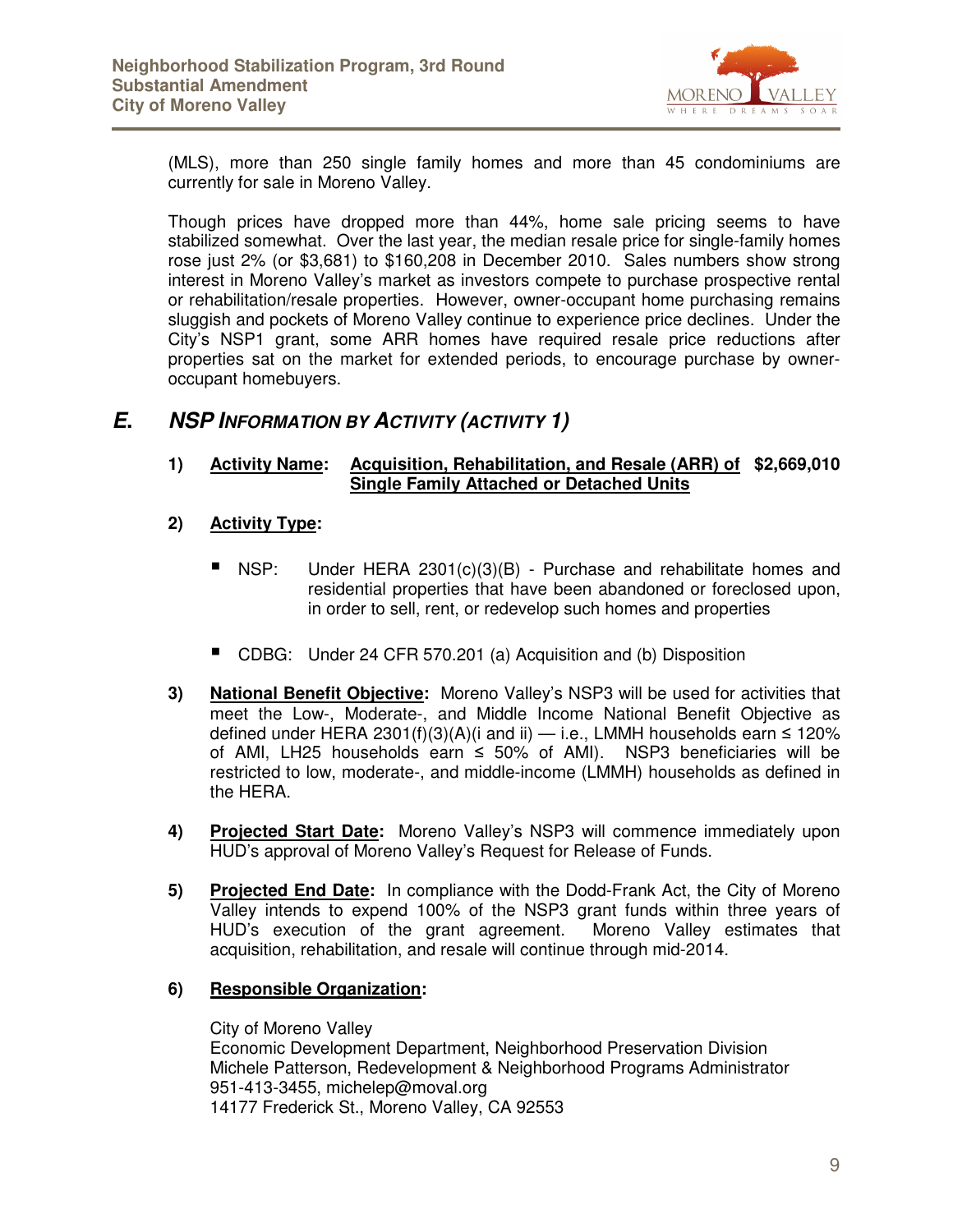

Additional development partners shall be contracted to implement the program with close City oversight.

- **7) Location Description:** To ensure that NSP3 funds will be utilized to address foreclosures in areas of greatest need, Moreno Valley proposes to implement the ARR activity in the Target Areas described in Section A and restated below (all proposed areas have a HUD Foreclosure Risk Score of "20"):
	- Target Area 1: Bounded by Sunnymead Blvd., Frederick St., Dracaea Ave., and Graham St., this area was determined ineligible by HUD for NSP1 funds but now has an NSP3 Risk Score of 20.
	- Target Area 2: Irregularly bounded by SR 60, Kitching St., Cottonwood Ave., Lasselle St, Alessandro Blvd., and Morrison St., this area was determined ineligible by HUD for NSP1 funds but now has an NSP3 Risk Score of 20.
	- Target Area 3: Condominiums at Iris Ave. and Lasselle St. This Target Area remains eligible for NSP1. However, approved NSP1 activities do not address the needs of condominium neighborhoods. This target area has an NSP3 Risk Score of 20.
	- Target Area 4: Condominiums at Moreno Beach Dr. and JFK Dr. Half of this Target Area remains eligible for NSP1. However, the additional area expands
	- the opportunities to address the needs of condominium neighborhoods. This target area has an NSP3 Risk Score of 20.
	- Target Area 5: Condominiums at Perris Blvd. and Hemlock Ave. This Target Area remains eligible for NSP1. However, approved NSP1 activities do not address the needs of condominium neighborhoods. This target area has an NSP3 Risk Score of 20.

Please see Attachment 2 – NSP3 Mapping Tool maps and Planning Data reports for details about the proposed NSP3 Target Areas.

#### **8) Activity Description:**

This activity will provide for acquisition, rehabilitation, and resale of foreclosed, vacant, and abandoned single family attached and detached homes by the City in cooperation with residential development partners. The homes will be acquired at a minimum discount of 1% off the appraised value. The homes will be rehabilitated and re-sold to qualified owner-occupant home buyers – targeting families earning up to 50% AMI (LH25 population) and families earning up to 120% AMI (LMMH population).

Homebuyers will be required to execute an affordable housing agreement that restricts their ability to resell to households in the same income category (i.e., 50% or 120% AMI). Moreno Valley's affordable housing agreements are structured to run with the property for 15 years. The City estimates subsidizing ARR transactions at an average amount of \$50,000 per LH25 property and \$36,000 per LMMH property. No interest will be charged to the homebuyer for this subsidy.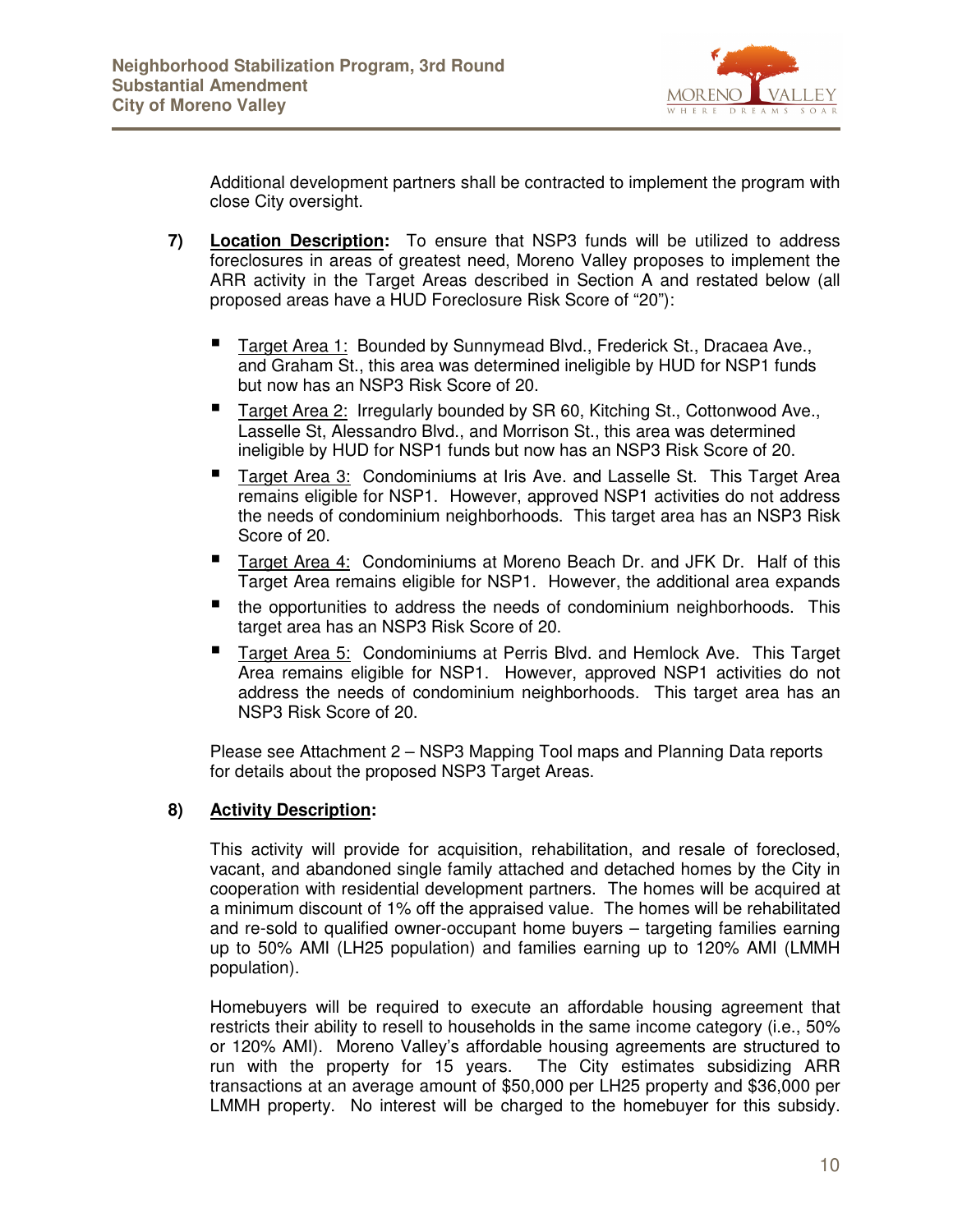

However, to encourage continued owner-occupancy, the City's affordable housing agreement requires payment of a share of the gain on sale (equity share) if the homebuyer sells, transfers, or ceases to occupy the property prior to the expiration of the 15-year affordability period. The gain of sale returned to the City will not exceed the total investment made into the property by the city.

**9) Total Budget:** (Include public and private components)

The City of Moreno Valley's total NSP3 allocation is \$3,687,789. The budget for this activity is set at \$2,669,010, and is intended to serve the following NSP3 eligible populations:

LH25 families with incomes up to 50% AMI  $$921,947$ 

■ LMMH families with incomes up to 120% AMI \$1,747,063 Alternatively, the City may request transfer of Activity 1 funds in the future to Activities 4 or 5, to provide additional funds for land banking and/or redevelopment, as needed.

**10) Performance Measures** (e.g., units of housing to be acquired, rehabilitated, or demolished for the income levels of households that are 50 percent of area median income and below, 51-80 percent, and 81-120 percent):

The effectiveness of this activity will be measured by the number of properties acquired and resold to eligible (both LH25 and LMMH) households.

The City estimates subsidizing ARR transactions for LH25 households at an average amount of \$50,000 per property, producing an estimated performance measure for this population of 18 units.

The City estimates subsidizing ARR transactions for LMMH households at an average amount of \$36,000 per property, producing an estimated performance measure for this population of 31 units.

**11) Local Hiring** The City of Moreno Valley will incorporate local hiring requirements into the Participation Agreements to be executed by the Development Partners selected for NSP3 implementation. The City will monitor Development Partner compliance through collection of Section 3 reporting data.

#### **E (cont'd). NSP INFORMATION BY ACTIVITY (ACTIVITY 2)**

#### **1) Activity Name: Neighborhood Stabilization Homeownership Program (NSHP)**

#### **2) Activity Type:**

NSP – Under HERA 2301(c)(3)(A), establish financing mechanisms for purchase and redevelopment of foreclosed upon homes and residential properties, including such mechanisms as soft-seconds, loan loss reserves, and shared-equity loans for low- and moderate- income homebuyers;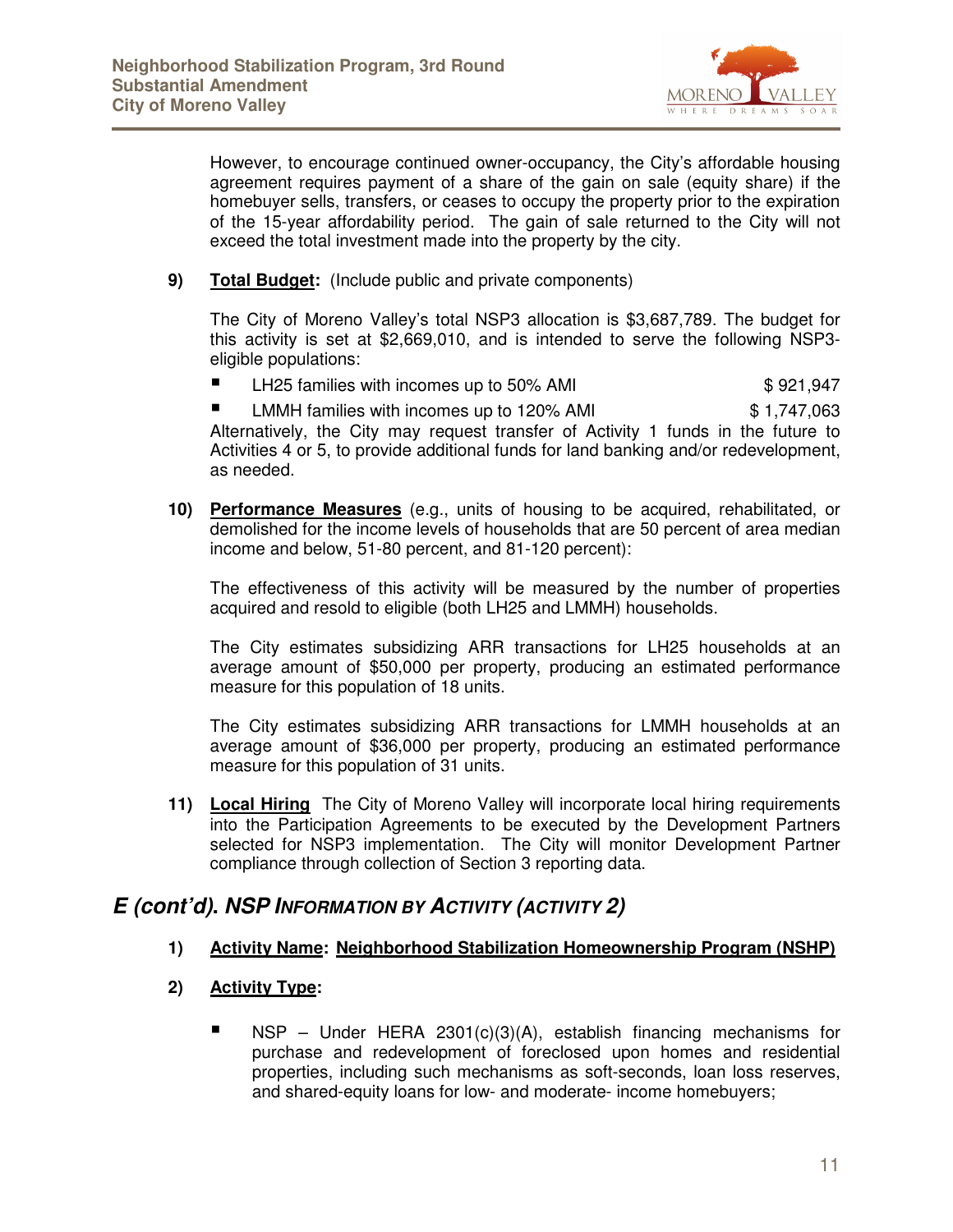

- CDBG Under 24 CFR 570.206 direct homeownership assistance
- **3) National Objective:** Moreno Valley's NSP3 will be used for activities that meet the Low-, Moderate-, and Middle Income National Benefit Objective as defined under HERA 2301(f)(3)(A)(i and ii) — i.e., LMMH households earn  $\leq$  120% of AMI, LH25 households earn ≤ 50% of AMI). NSP3 beneficiaries will be restricted to low-, moderate-, and middle-income (LMMH) households as defined in the HERA.
- **4) Projected Start Date:** Moreno Valley's NSHP will commence immediately upon HUD's approval of Moreno Valley's Request for Release of Funds.
- **5) Projected End Date:** In compliance with the Dodd-Frank Act, the City of Moreno Valley intends to expend 100% of the NSHP grant funds within three years of HUD's execution of the grant agreement. Moreno Valley estimates that direct homebuyer assistance for property acquisition and / or rehabilitation will continue through mid-2014.
- **6) Responsible Organization:**

City of Moreno Valley Economic Development Department, Neighborhood Preservation Division Michele Patterson, Redevelopment & Neighborhood Programs Administrator 951-413-3455, michelep@moval.org 14177 Frederick St., Moreno Valley, CA 92553

Additional development partners shall be contracted to implement the program with close City oversight.

- **7) Location Description:** To ensure that NSP3 funds will be utilized to address foreclosures in areas of greatest need, Moreno Valley proposes to implement the ARR activity in the Target Areas described in Section A and restated below (all proposed areas have a HUD Foreclosure Risk Score of "20"):
	- Target Area 1: Bounded by Sunnymead Blvd., Frederick St., Dracaea Ave., and Graham St., this area was determined ineligible by HUD for NSP1 funds but now has an NSP3 Risk Score of 20.
	- Target Area 2: Irregularly bounded by SR 60, Kitching St., Cottonwood Ave., Lasselle St, Alessandro Blvd., and Morrison St., this area was determined ineligible by HUD for NSP1 funds but now has an NSP3 Risk Score of 20.
	- Target Area 3: Condominiums at Iris Ave. and Lasselle St. This Target Area remains eligible for NSP1. However, approved NSP1 activities do not address the needs of condominium neighborhoods. This target area has an NSP3 Risk Score of 20.
	- Target Area 4: Condominiums at Moreno Beach Dr. and JFK Dr. Half of this Target Area remains eligible for NSP1. However, the additional area expands the opportunities to address the needs of condominium neighborhoods. This target area has an NSP3 Risk Score of 20.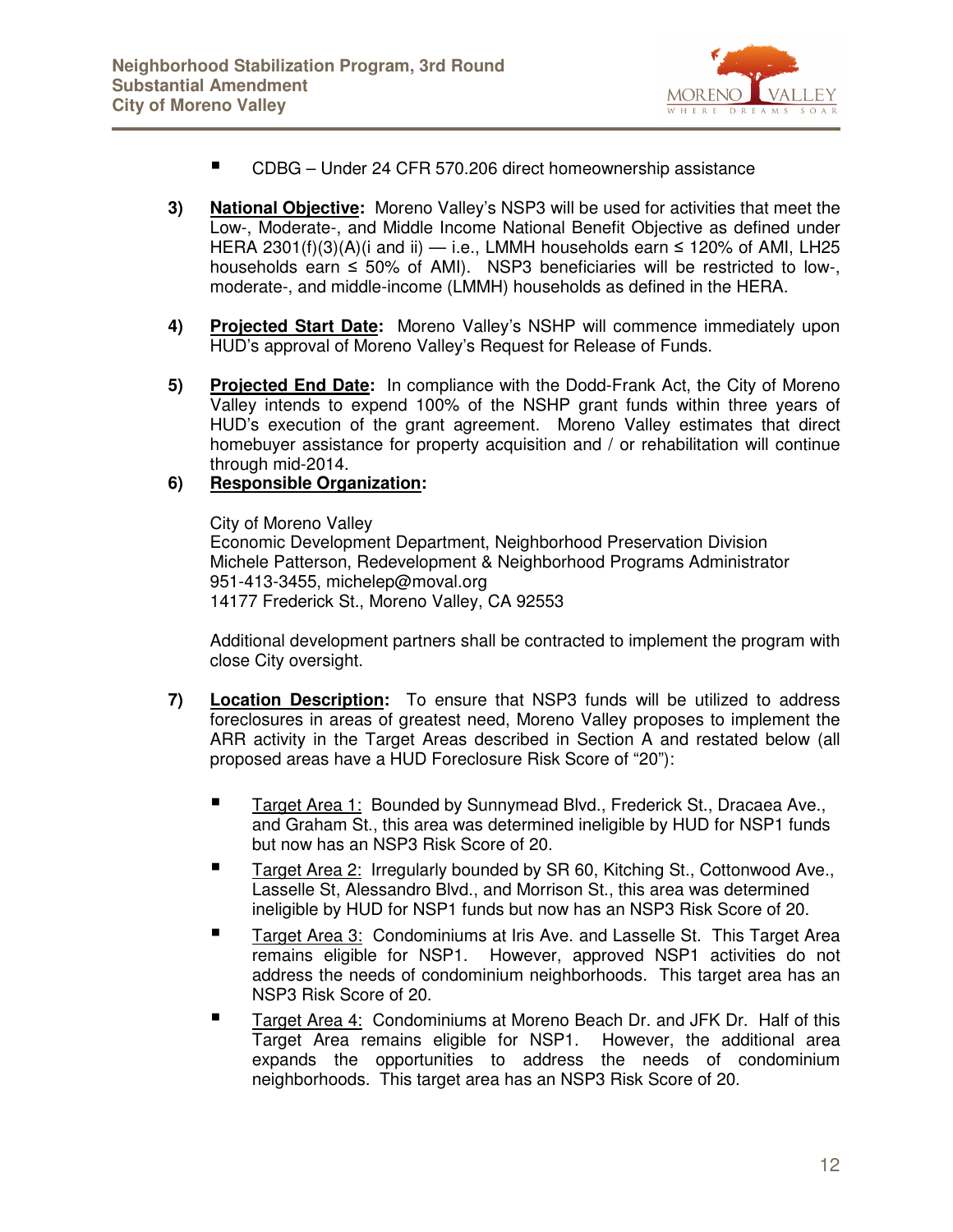

 Target Area 5: Condominiums at Perris Blvd. and Hemlock Ave. This Target Area remains eligible for NSP1. However, approved NSP1 activities do not address the needs of condominium neighborhoods. This target area has an NSP3 Risk Score of 20.

Please see Attachment 2 – NSP3 Mapping Tool maps and Planning Data reports for details about the proposed NSP3 Target Areas.

#### **8) Activity Description:**

This activity will provide for acquisition, rehabilitation, and resale of vacant and abandoned homes by income-eligible households (up to 120% area median income) via a tailored version of the City's existing first time homebuyer assistance program. The tenure of the beneficiaries is homeownership and the terms of assistance will be in the form of a 30 year deferred, silent second, 'soft' loan, with zero interest rate (no monthly payments due, and a proportionate equity share mechanism in lieu of interest).

In this activity, the income-qualified homebuyers will acquire properties directly. The City will not hold ownership under this activity, but will ensure the appraisal requirements are met and required discounts are provided to the NSP homebuyer. Under the program, the responsibility of meeting the City's Housing Quality Standards (HQS, for more information please refer to the Definitions, Section C) shall be placed on the homebuyer and NSHP funds may be used to fund homebuyer rehabilitation work. The City will educate lenders and local realtors regarding the HQS. The property will be inspected by a City Building Inspector at time of sale to ensure the HQS are met.

Affordability covenants will be recorded against each property for a 15 year term. For more information on affordability covenant terms, please refer to page 9. The 'soft second' component encourages income-eligible homeowners to remain in the NSP affordable unit. The loan will be forgiven at the expiration of the affordability period. Continued affordability will be ensured via a monitoring process to be conducted by City staff. Should the household, sell or transfer the property before the affordability period expires, the City will collect an equity share. In other words, if the NSP assisted property is sold or transferred, the City will then be entitled to a share of the gain on sale in addition to the original amount loaned. The gain of sale returned to the City will not exceed the total investment made into the property by the city.

**9) Total Budget:** (Include public and private components)

The City of Moreno Valley's total NSP3 allocation is \$3,687,789. The budget for this activity is set at \$300,000, which represents the proposed 20% of list price NSP contribution. Private lender financing of the remaining 80% is estimated at \$1.5 million.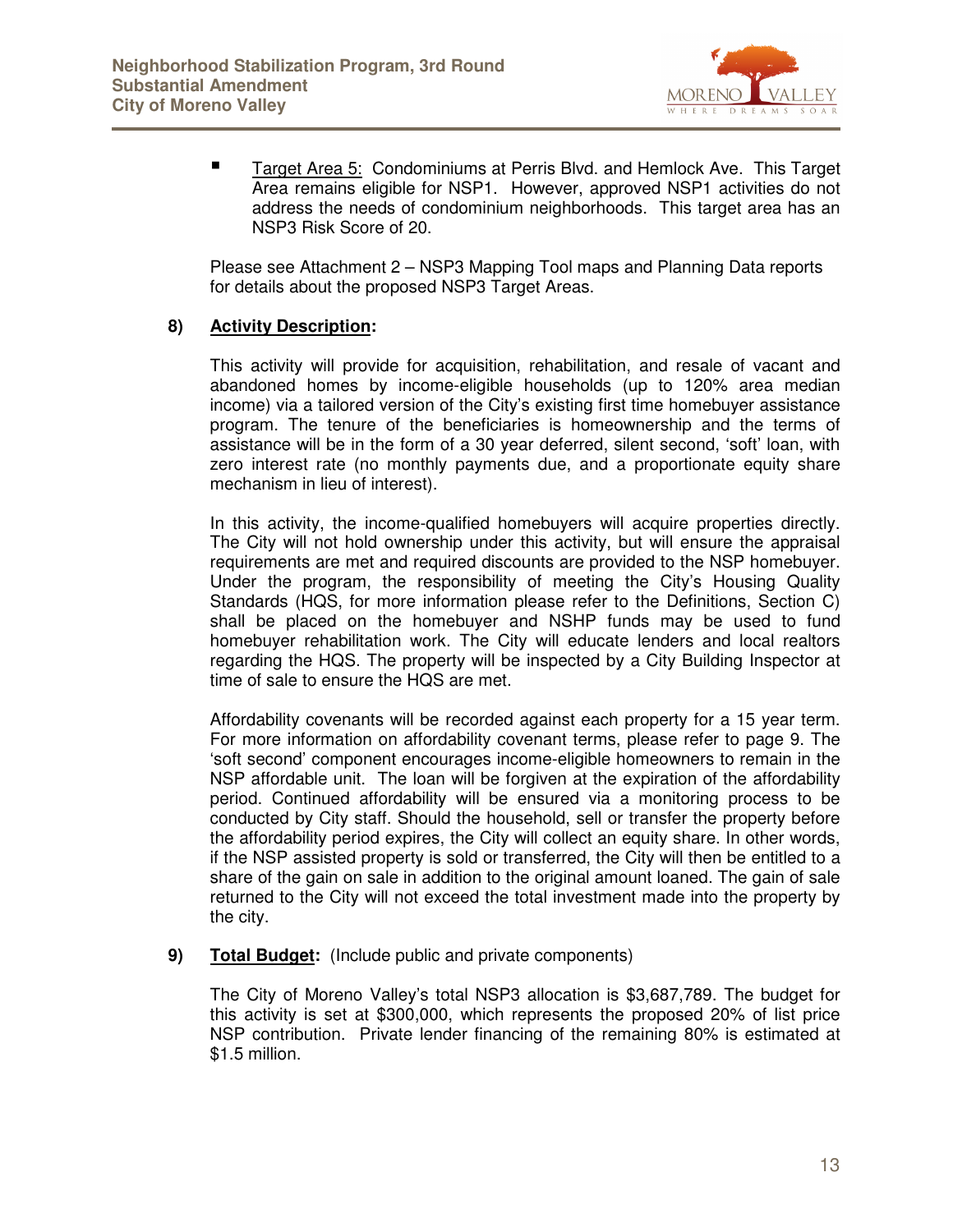

**10) Performance Measures** (e.g., units of housing to be acquired, rehabilitated, or demolished for the income levels of households that are 50 percent of area median income and below, 51-80 percent, and 81-120 percent):

The effectiveness of this activity will be measured by the number of properties acquired and resold to eligible (both LH25 and LMMH) households. The City estimates subsidizing NSHP transactions at 20% of the purchase price. For example, at a typical sales price of \$150,000 per property, the proposed budget for this activity could produce an estimated performance measure of 10 units. The actual count of units assisted may vary, depending on the purchase price of the unit.

**11) Local Hiring** The City of Moreno Valley will incorporate local hiring requirements into the Participation Agreements to be executed by the Development Partners selected for NSP3 implementation. The City will monitor Development Partner compliance through collection of Section 3 reporting data.

#### **E (cont'd). NSP INFORMATION BY ACTIVITY (ACTIVITY 3)**

- **1) Activity Name: Demolition**
- **2) Activity Type:**
	- $\blacksquare$  NSP Under HERA 2301(c)(3)(D), demolish blighted structures
	- CDBG Under 24 CFR 570.201(d) clearance for blighted structures only
- **4) National Objective:** Moreno Valley's NSP3 will be used for activities that meet the Low-, Moderate-, and Middle Income National Benefit Objective as defined under HERA 2301(f)(3)(A)(i and ii) — i.e., LMMH households earn  $\leq$  120% of AMI, LH25 households earn ≤ 50% of AMI). NSP3 beneficiaries will be restricted to low-, moderate-, and middle-income (LMMH) households as defined in the HERA.
- **4) Projected Start Date:** Moreno Valley's NSHP will commence immediately upon HUD's approval of Moreno Valley's Request for Release of Funds.
- **5) Projected End Date:** In compliance with the Dodd-Frank Act, the City of Moreno Valley intends to expend 100% of the Demolition activity funds within three years of HUD's execution of the grant agreement. Moreno Valley estimates that Demolition activities may continue through mid-2014.

#### **6) Responsible Organization:**

City of Moreno Valley Economic Development Department, Neighborhood Preservation Division Michele Patterson, Redevelopment & Neighborhood Programs Administrator 951-413-3455, michelep@moval.org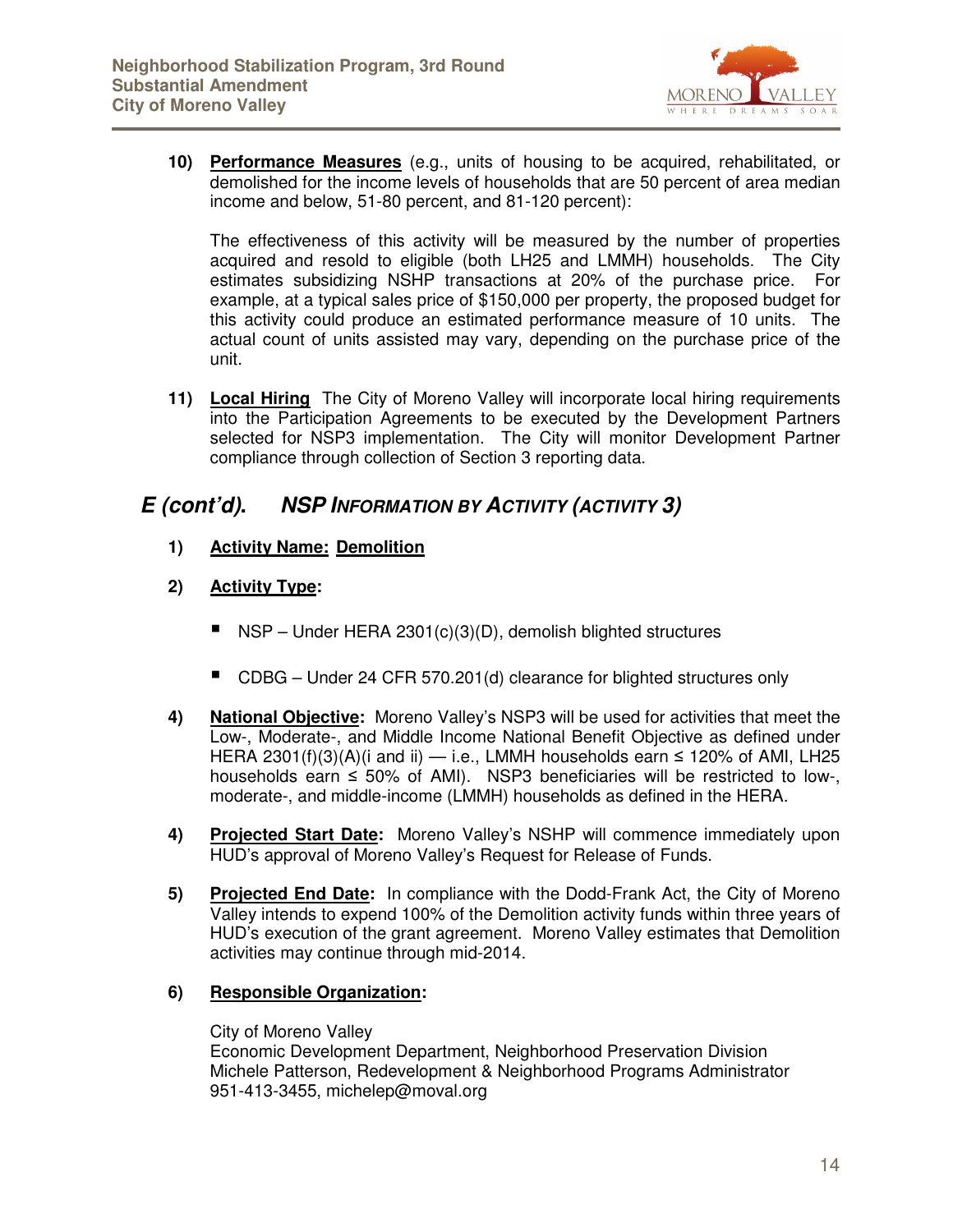

14177 Frederick St., Moreno Valley, CA 92553

Additional development partners shall be contracted to implement the program with close City oversight.

- **7) Location Description:** To ensure that NSP3 demolition funds will be utilized to address foreclosures in areas of greatest need, Moreno Valley proposes to implement the Demolition activity in Target Areas 1 and 2 only, described in Section A and restated below (both proposed areas have a HUD Foreclosure Risk Score of "20"):
	- Target Area 1: Bounded by Sunnymead Blvd., Frederick St., Dracaea Ave., and Graham St., this area was determined ineligible by HUD for NSP1 funds but now has an NSP3 Risk Score of 20.
	- Target Area 2: Irregularly bounded by SR 60, Kitching St., Cottonwood Ave., Lasselle St, Alessandro Blvd., and Morrison St., this area was determined ineligible by HUD for NSP1 funds but now has an NSP3 Risk Score of 20.

Please see Attachment 2 – NSP3 Mapping Tool maps and Planning Data reports for details about the proposed NSP3 Target Areas.

#### **8) Activity Description:**

This activity will provide for the demolition of vacant, foreclosed and abandoned single and multi-family residences by the City in cooperation with residential development partners. Properties that present blight, pose health and safety hazards, and are comprised of illegal structures will be acquired at a discounted rate of at least 1% below appraised value and demolished. Upon completion of the demolition, the land will be added to and maintained through the land bank established by the City as part of the eligible the Program's land banking activity described in further detail below. The land will be redeveloped to create affordable homeownership opportunities for income-eligible households earning up to 50% area median income (LH25) and 120% area median income (LMMH), at a later date.

**9) Total Budget:** (Include public and private components)

The City of Moreno Valley's total NSP3 allocation is \$3,687,789. The budget for this activity is set at \$50,000. Additional funding for this activity may be transferred from Activity 1 to provide additional funds for land banking and/or redevelopment, if needed in the future.

**10) Performance Measures** (e.g., units of housing to be acquired, rehabilitated, or demolished for the income levels of households that are 50 percent of area median income and below, 51-80 percent, and 81-120 percent):

The effectiveness of this activity will be measured by the number of blighted properties that are demolished. Based on recent experience, the City estimates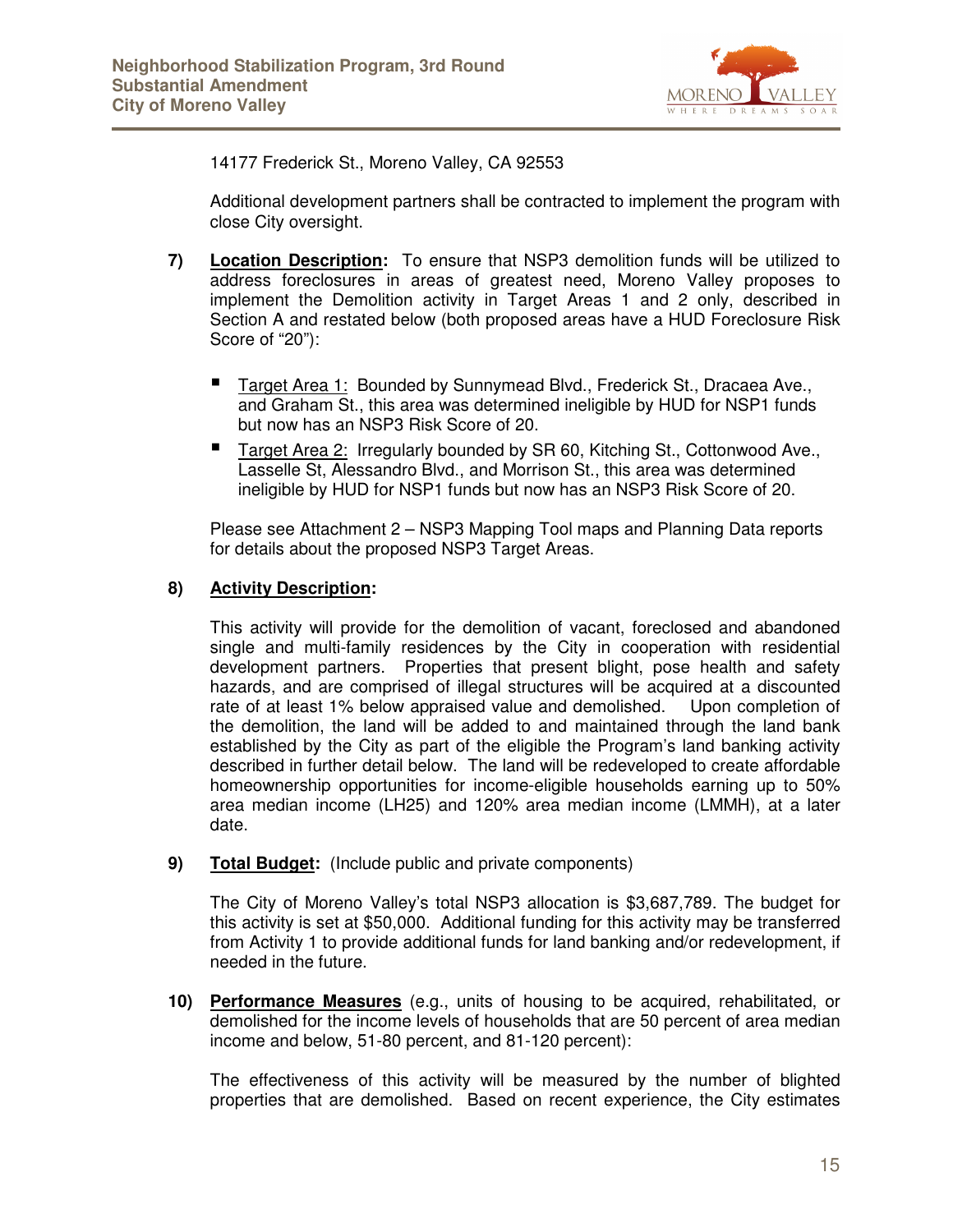

demolition expenses not to exceed \$10,000 per property. At this cost, the actual count of blighted units to be demolished is estimated at 5.

**11) Local Hiring** The City of Moreno Valley will incorporate local hiring requirements into the Agreements to be executed by the Demolition contractors.

#### **E (cont'd). NSP INFORMATION BY ACTIVITY (ACTIVITY 4)**

#### **1) Activity Name**: **Land banking**

- **2) Activity Type:** (include NSP eligible use & CDBG eligible activity)
	- $\blacksquare$  NSP Under HERA 2301 (c) (3), (C) establish land banks for homes that have been foreclosed upon;
	- CDBG Under 24 CFR 570.201 (a) acquisition
- **3) National Objective:** Moreno Valley's NSP3 will be used for activities that meet the Low-, Moderate-, and Middle Income National Benefit Objective as defined under HERA 2301(f)(3)(A)(i and ii) — i.e., LMMH households earn  $\leq$  120% of AMI, LH25 households earn ≤ 50% of AMI). NSP3 beneficiaries will be restricted to low-, moderate-, and middle-income (LMMH) households as defined in the HERA.

#### **4) Projected Start Date:**

Moreno Valley's NSP3 will commence immediately upon HUD's approval of Moreno Valley's Request for Release of Funds..

#### **5) Projected End Date**:

In compliance with the Dodd-Frank Act, the City of Moreno Valley intends to expend 100% of the land banking activity funds within three years of HUD's execution of the grant agreement. Moreno Valley estimates that land banking activities may continue through mid-2021, as a land bank may not hold a property for more than ten years without obligating the property for a specific, eligible redevelopment project in accordance with NSP requirements.

#### **6) Responsible Organization**:

City of Moreno Valley

Community & Economic Development Department, Neighborhood Preservation Division Michele Patterson, Redevelopment & Neighborhood Programs Administrator Ph. 951-413-3455, E-mail: MicheleP@moval.org 14177 Frederick St., Moreno Valley, CA 92553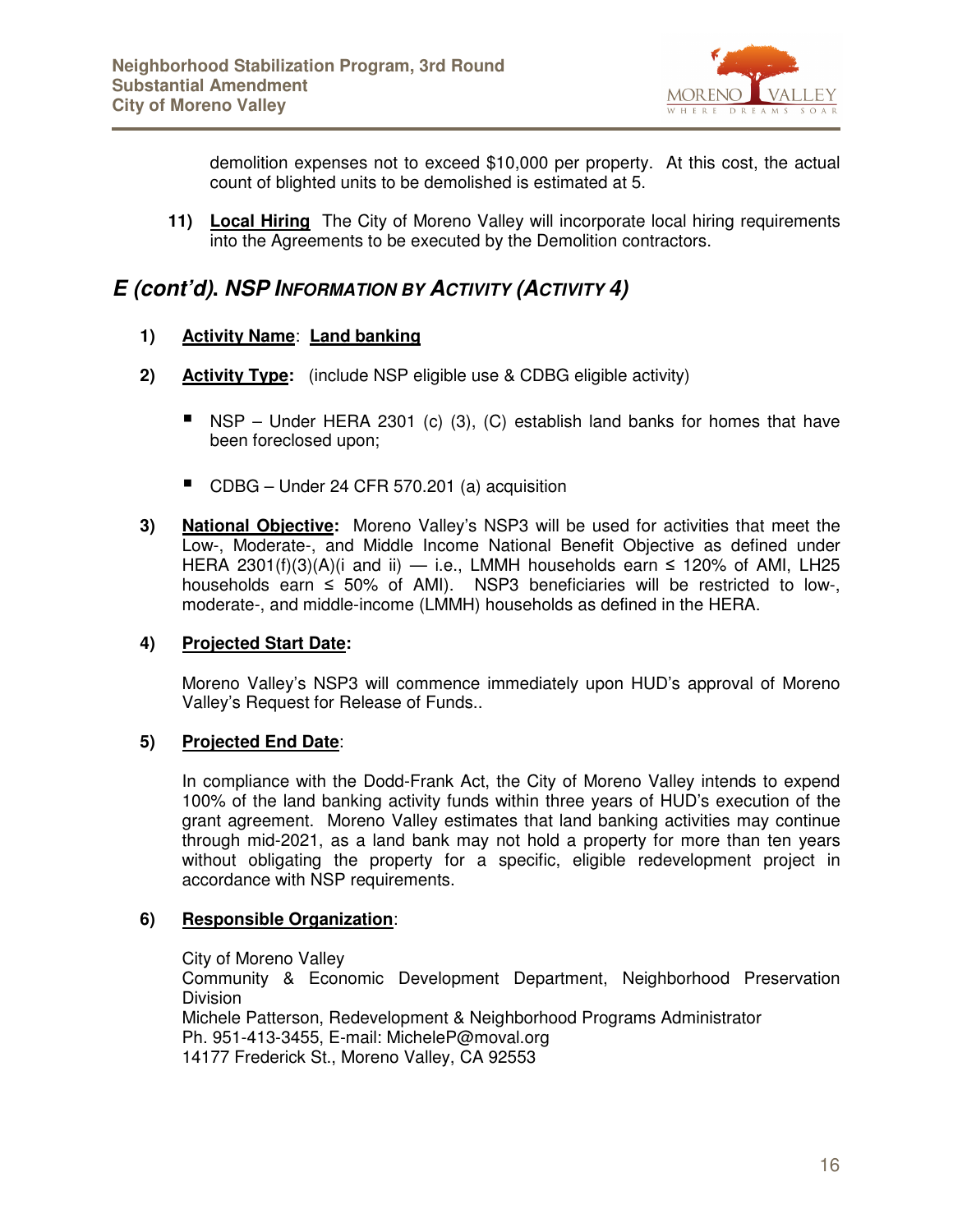

Additional partners such as a City certified Community Housing Development Organization (CHDO) or other non-profit residential developer shall be contracted to implement the program and manage the units with close City oversight.

- **7) Location Description**: To ensure that land banking funds will be utilized to address foreclosures in areas of greatest need, Moreno Valley proposes to implement the Land banking activity, when necessary, in Target Areas 1 and 2 only, described in Section A and restated below (both proposed areas have a HUD Foreclosure Risk Score of "20"):
	- Target Area 1: Bounded by Sunnymead Blvd., Frederick St., Dracaea Ave., and Graham St., this area was determined ineligible by HUD for NSP1 funds but now has an NSP3 Risk Score of 20.
	- Target Area 2: Irregularly bounded by SR 60, Kitching St., Cottonwood Ave., Lasselle St, Alessandro Blvd., and Morrison St., this area was determined ineligible by HUD for NSP1 funds but now has an NSP3 Risk Score of 20.

Please see Attachment 2 – NSP3 Mapping Tool maps and Planning Data reports for details about the proposed NSP3 Target Areas.

#### **8) Activity Description:**

This activity provides for the acquisition of undeveloped parcels located within the designated Target Areas to eliminate the blight caused by underutilized land. In accordance with NSP3 regulations, the properties will be acquired with a minimum 1% discount off the appraised value. The undeveloped parcels will be held in and maintained through the land bank that will be established through the Program. The parcels will be developed at a later date to create affordable homeownership opportunities to income-eligible households earning up to 50% area median income (LH25%) and income-eligible households earning up to 120% area median income (LMMH). The funds budgeted for this activity will also be used to maintain the properties that have been rendered vacant as a result of Activity 3 - Demolition, as described above. The City will focus its land banking efforts in Target Areas 1 and 2, as described above.

**9) Total Budget:** (Include public and private components)

The City of Moreno Valley's total allocation is \$3,687,789. The budget for this activity is set at 3% of the NSP grant, or \$100,000, and it will be used to serve the populations earning up to 50% AMI (LH25) and up to 120% AMI (LMMH). Additional funding for this activity may be transferred from Activity 1 to provide additional funds for land banking and/or redevelopment, if needed in the future.

**10) Performance Measures** (e.g., units of housing to be acquired, rehabilitated, or demolished for the income levels of households that are 50 percent of area median income and below, 51-80 percent, and 81-120 percent):

This activity is predicated by the availability of undeveloped, vacant properties located in the designated Target Areas. It is expected that a minimum of 6 properties will be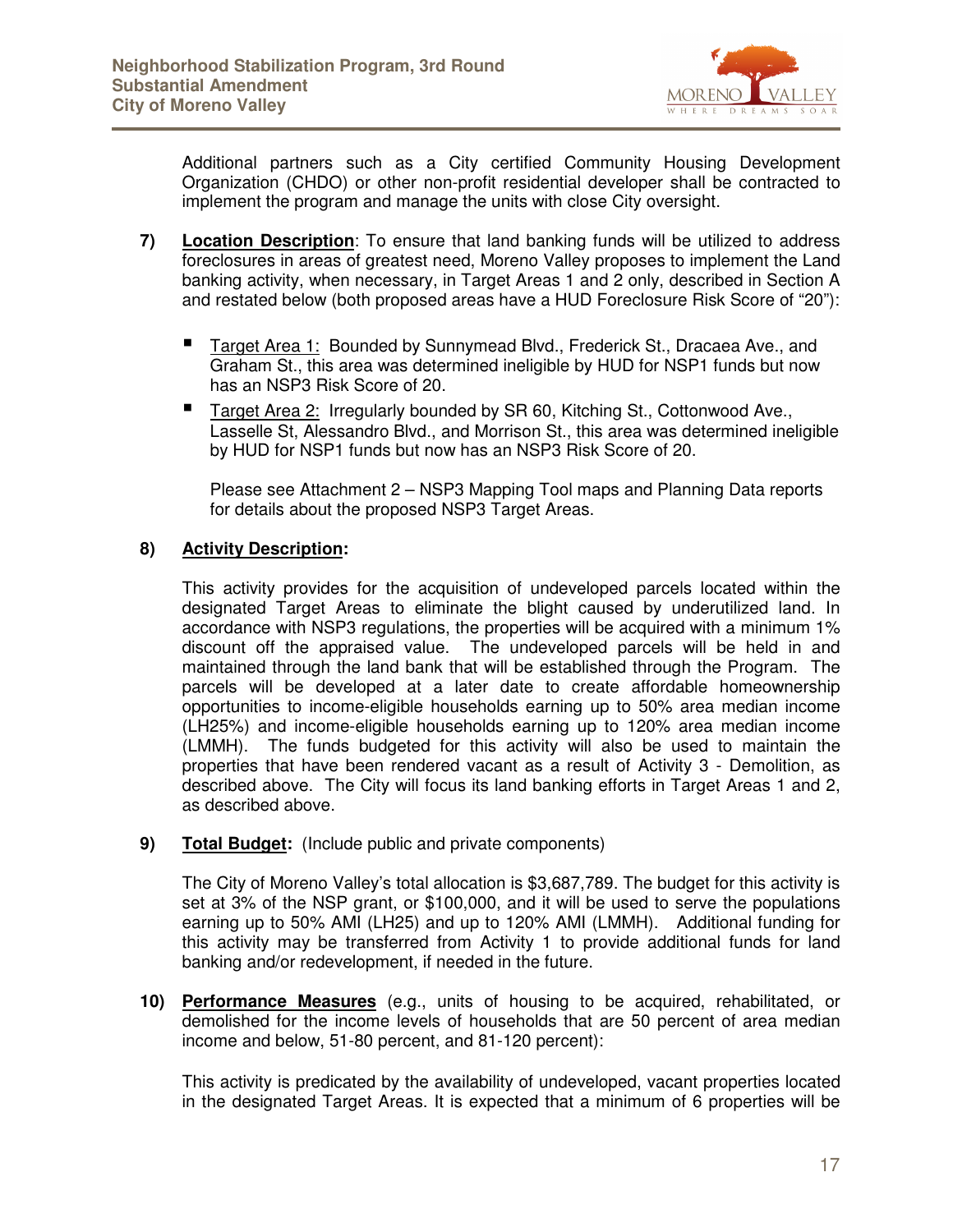

held in the land bank and used to create homeownership opportunities for incomeeligible households earning no more than 50% AMI (LH25) and income-eligible households earning no more than 120% AMI (LMMH).

#### **E (cont'd). NSP INFORMATION BY ACTIVITY (ACTIVITY 5)**

#### **1) Activity Name**: **Redevelopment**

- **2) Activity Type:** (include NSP eligible use & CDBG eligible activity)
	- $\blacksquare$  NSP Under HERA 2301 (c) (3), (E) redevelop demolished or vacant properties.
	- CDBG Under 24 CFR 570.201 (a) acquisition
- **3) National Objective:** Moreno Valley's NSP3 will be used for activities that meet the Low-, Moderate-, and Middle Income National Benefit Objective as defined under HERA 2301(f)(3)(A)(i and ii) — i.e., LMMH households earn  $\leq$  120% of AMI, LH25 households earn  $\leq$  50% of AMI). NSP3 beneficiaries will be restricted to low-, moderate-, and middle-income (LMMH) households as defined in the HERA.

#### **4) Projected Start Date:**

Moreno Valley's NSP3 will commence immediately upon HUD's approval of Moreno Valley's Request for Release of Funds.

#### **5) Projected End Date**:

In compliance with the Dodd-Frank Act, the City of Moreno Valley intends to expend 100% of the Redevelopment activity funds within three years of HUD's execution of the grant agreement. Moreno Valley estimates that Redevelopment activities may continue through mid-2014.

#### **6) Responsible Organization**:

City of Moreno Valley Community & Economic Development Department, Neighborhood Preservation Division Michele Patterson, Redevelopment & Neighborhood Programs Administrator Ph. 951-413-3455, E-mail: MicheleP@moval.org 14177 Frederick St., Moreno Valley, CA 92553

Additional partners such as a City certified Community Housing Development Organization (CHDO) or other non-profit residential developer shall be contracted to implement the program and manage the units with close City oversight.

**7) Location Description**: (Description may include specific addresses, blocks or neighborhoods to the extent known.)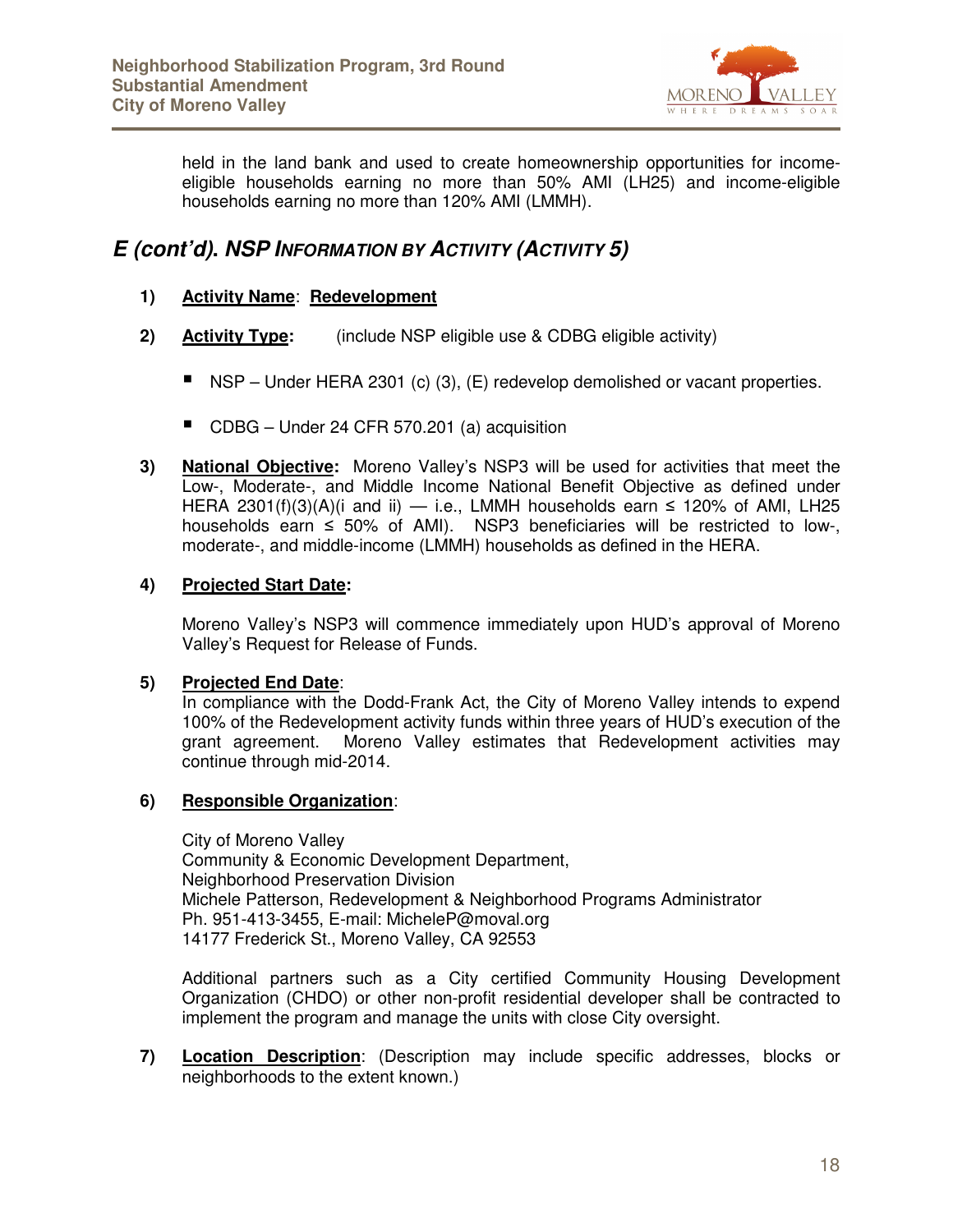

This activity will focus on Target Areas 1 and 2, as defined below:

- Target Area 1: Bounded by Sunnymead Blvd., Frederick St., Dracaea Ave., and Graham St., this area was determined ineligible by HUD for NSP1 funds but now has an NSP3 Risk Score of 20.
- Target Area 2: Irregularly bounded by SR 60, Kitching St., Cottonwood Ave., Lasselle St, Alessandro Blvd., and Morrison St., this area was determined ineligible by HUD for NSP1 funds but now has an NSP3 Risk Score of 20.

#### **8) Activity Description:**

This activity is for the redevelopment of vacant sites or demolished sites for future development to provide housing to income-eligible households earning up to 120%. The City will focus its redevelopment efforts in Target Areas 1 and 2, as defined above. In addition, the City will leverage the NSP 3 funds with other funding sources (i.e. HOME and RDA Set-Aside funds) to maximize the effectiveness of the activity. The City will partner with various development partners to create affordable homeownership opportunities for income-eligible households earning up to 120% AMI by redeveloping vacant properties held in the City's land bank.

**9) Total Budget:** (Include public and private components)

The City of Moreno Valley's total allocation is \$3,687,789. The budget for this activity is set at 5% of the NSP grant, or \$200,000, and it will be used to serve populations earning up to 120% AMI. Additional funding for this activity may be transferred from Activity 1 to provide additional funds for land banking and/or redevelopment, if needed in the future.

**10) Performance Measures** (e.g., units of housing to be acquired, rehabilitated, or demolished for the income levels of households that are 50 percent of area median income and below, 51-80 percent, and 81-120 percent):

This activity's effectiveness will be predicated by the activities by the land bank. It is estimated that the City will have the ability to redevelop at least 1 vacant parcel with the established budget. Additional funding for this activity may be transferred from Activity 1 to provide additional funds for land banking and/or redevelopment, if needed in the future.

#### **E (cont'd). NSP INFORMATION BY ACTIVITY (ACTIVITY 6)**

- **1) Activity Name: Administration and Planning Costs**
- **2) Activity Type**: (include NSP eligible use & CDBG eligible activity)
	- NSP Grant administration HERA § 2301(c)(3)
- **3) National Objective:** Moreno Valley's NSP3 will be used for activities that meet the Low-, Moderate-, and Middle Income National Benefit Objective as defined under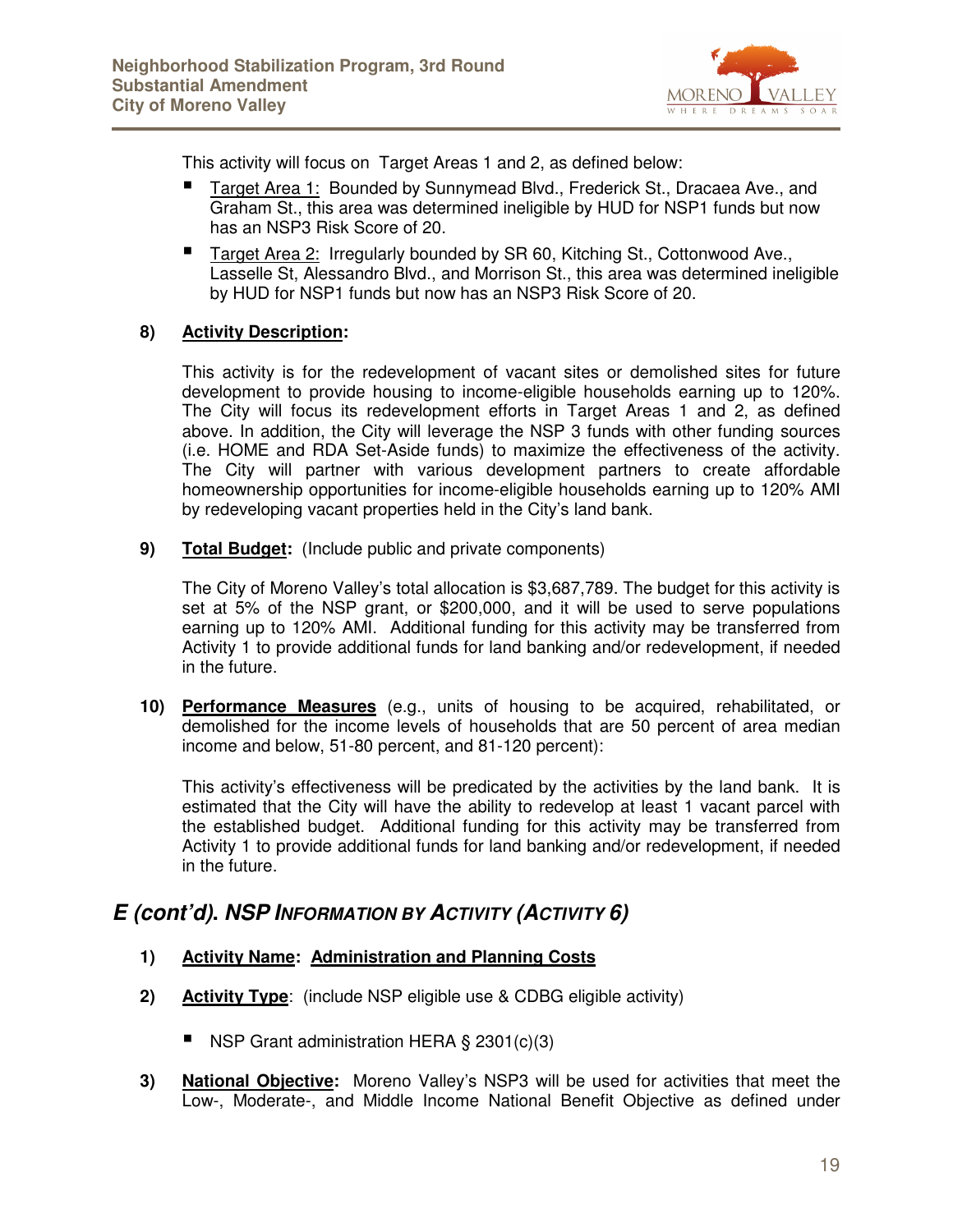

HERA 2301(f)(3)(A)(i and ii) — i.e., LMMH households earn  $\leq$  120% of AMI, LH25 households earn ≤ 50% of AMI). NSP3 beneficiaries will be restricted to low-, moderate-, and middle-income (LMMH) households as defined in the HERA.

#### **4) Projected Start Date:**

Moreno Valley's NSP3 will commence immediately upon HUD's approval of Moreno Valley's Request for Release of Funds.

#### **5) Projected End Date:**

In compliance with the Dodd-Frank Act, the City of Moreno Valley intends to expend 100% of the Administration activity funds within three years of HUD's execution of the grant agreement. Moreno Valley estimates that Administration activities may continue through mid-2014.

#### **6) Responsible Organization**:

City of Moreno Valley Community & Economic Development Department, Neighborhood Preservation Division Michele Patterson, Redevelopment & Neighborhood Programs Administrator Ph. 951-413-3455, E-mail: MicheleP@moval.org 14177 Frederick St., Moreno Valley, CA 92553

**7) Location Description:** (Description may include specific addresses, blocks or neighborhoods to the extent known.)

City-wide

#### **8) Activity Description:**

This activity includes administration of the grant that includes, but is not limited to the following activities:

- **Loan Processing**
- Building inspection
- Compliance monitoring (NSP Compliance, Affirmative Marketing, Uniform Real Estate Acquisition and Relocation Act, Environmental Review, etc.)
- Data collection and reporting
- Contracting/Contract Administration
- Consultant selection and supervision
- **Agreement preparation**
- Legal Counsel
- **Partner training**
- Data entry and reporting through DRGR
- **Perovide technical assistance to various non-profit partners**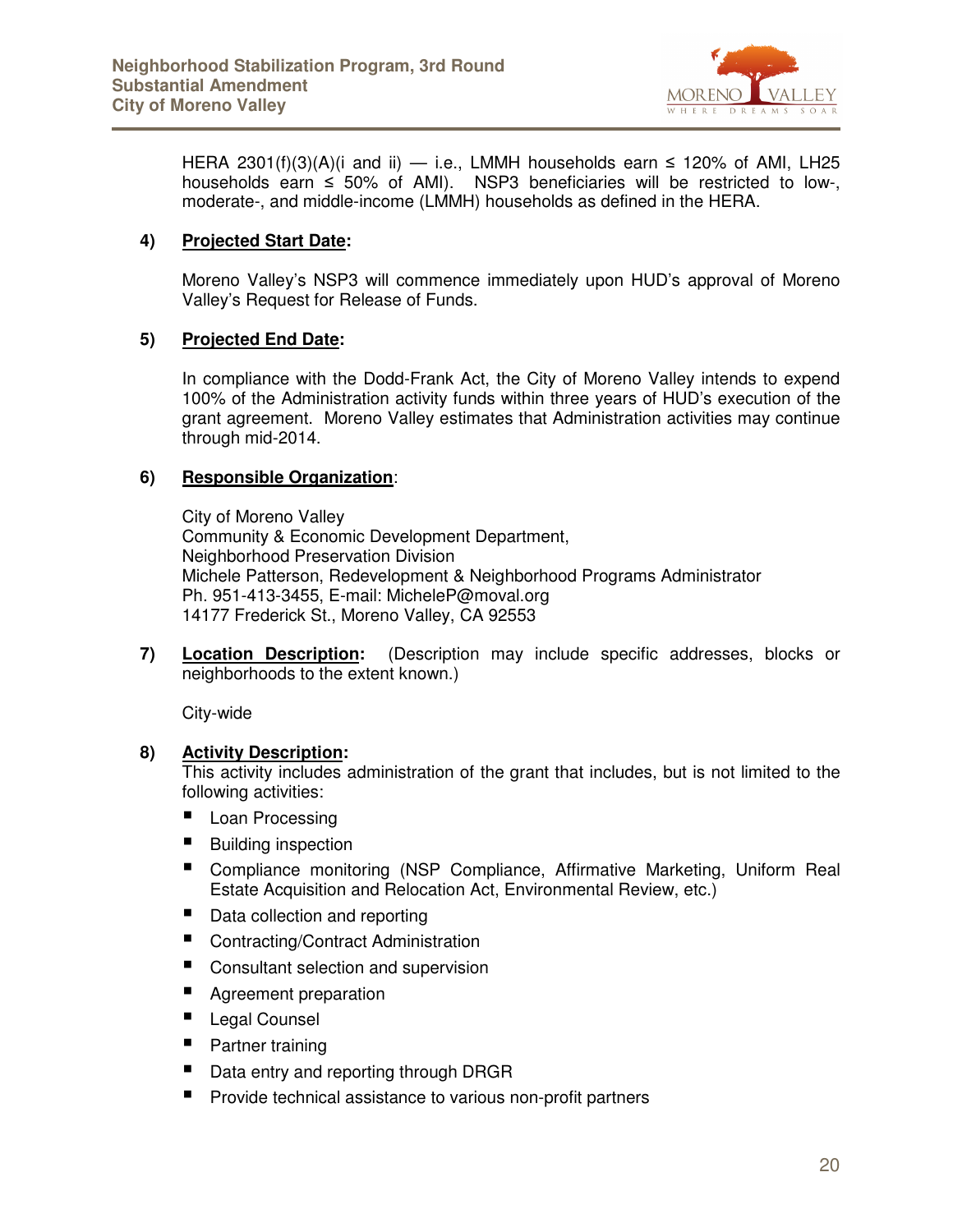

- Ensure public participation
- Negotiation of purchases/sales and processing
- Program marketing to real estate professionals and the public
- **9) Total Budget:** (Include public and private components)

NSP allows for 10% of the NSP budget (\$368,779) and 10% of Program Income to be used for grant administration.

**10) Performance Measures** (e.g., units of housing to be acquired, rehabilitated, or demolished for the income levels of households that are 50 percent of area median income and below, 51-80 percent, and 81-120 percent):

All administrative activities will benefit low -, middle-, and moderate income households.

#### **F. SPECIFIC ACTIVITY REQUIREMENTS**

#### **HUD: Describe the general terms under which assistance will be provided.**

#### City Response:

Please refer to Section E- **NSP Information by Activity**. Each activity narrative incorporates activity details pertaining to the general terms by which the City will provide assistance to income-eligible households. Each activity narrative identifies tenure of the beneficiaries, explains how the City will ensure continued affordability of all units benefiting through the use of NSP funds, and describes the City's planned activities to meet the statuary requirement of dedicating least 25%, or \$921,947 of the grant funds, to providing affordable housing to the population earning up to 50% area median income.

#### **G. LOW INCOME TARGETING**

**HUD: Identify the estimated amount of funds appropriated or otherwise made available under the NSP to be used to purchase and redevelop abandoned or foreclosed upon homes or residential properties for housing individuals or families whose incomes do not exceed 50 percent of area median income.** 

#### City Response:

HUD has allocated to Moreno Valley a total of \$3,687,789 in NSP funds. In compliance with HERA requirements, as amended by the Dodd-Frank Act, a minimum of 25% or \$921,947 of that allocation must be used toward housing for individuals and families whose incomes do not exceed 50% of area median income. The City will ensure that at least this amount is utilized to house the target population, through the Acquisition/Rehabilitation/Resale of single family attached units by providing price subsidies to bridge the affordability gap. Many of the of the other eligible activities will be used to serve the population earning up to 50% AMI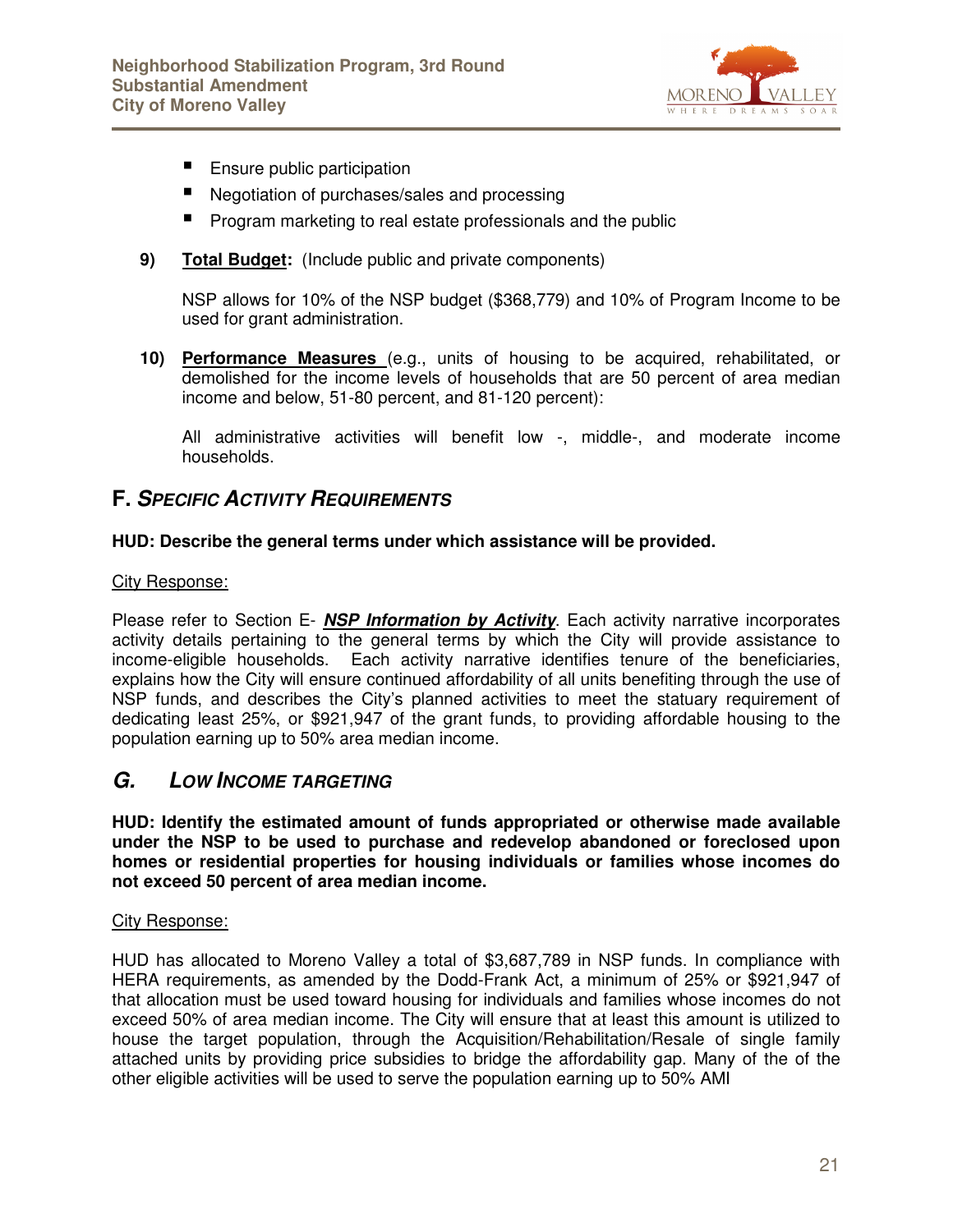

#### **H. DEMOLITION OR CONVERSION OF LOW- AND MODERATE-INCOME UNITS**

#### **HUD: Indicate whether grantee intends to demolish or convert any low- and moderateincome dwelling units (i.e.,** ≤ **80% of area median income).**

#### City Response:

The City plans to dedicate \$50,000, or 1% of the total grant to demolish dwelling units that are severely distressed and irreparable. The City will demolish only foreclosed and vacant units that are eligible for acquisition utilizing NSP3 funds. In addition, NSP efforts will be focused on existing housing units that are currently vacant. Therefore, the City does not expect that relocation of any low and moderate income households will be necessary.

#### **I. PUBLIC COMMENT**

#### **HUD: Provide a summary of public comments received to the proposed NSP Substantial Amendment.**

#### City Response:

The City published a Notice of Public Hearing and a Notice of 2010-2011 Action Plan Amendment in the Press-Enterprise (a local publication) on February 5, 2011, initiating the 15 day Public Review period. The Notice of Public Hearing was also uploaded to the City's website at www.moval.org. An option for the public to e-mail comments to the City was provided on the web page.

#### **TO BE UPDATED UPON THE CONCLUSION OF THE PUBLIC COMMENT PERIOD**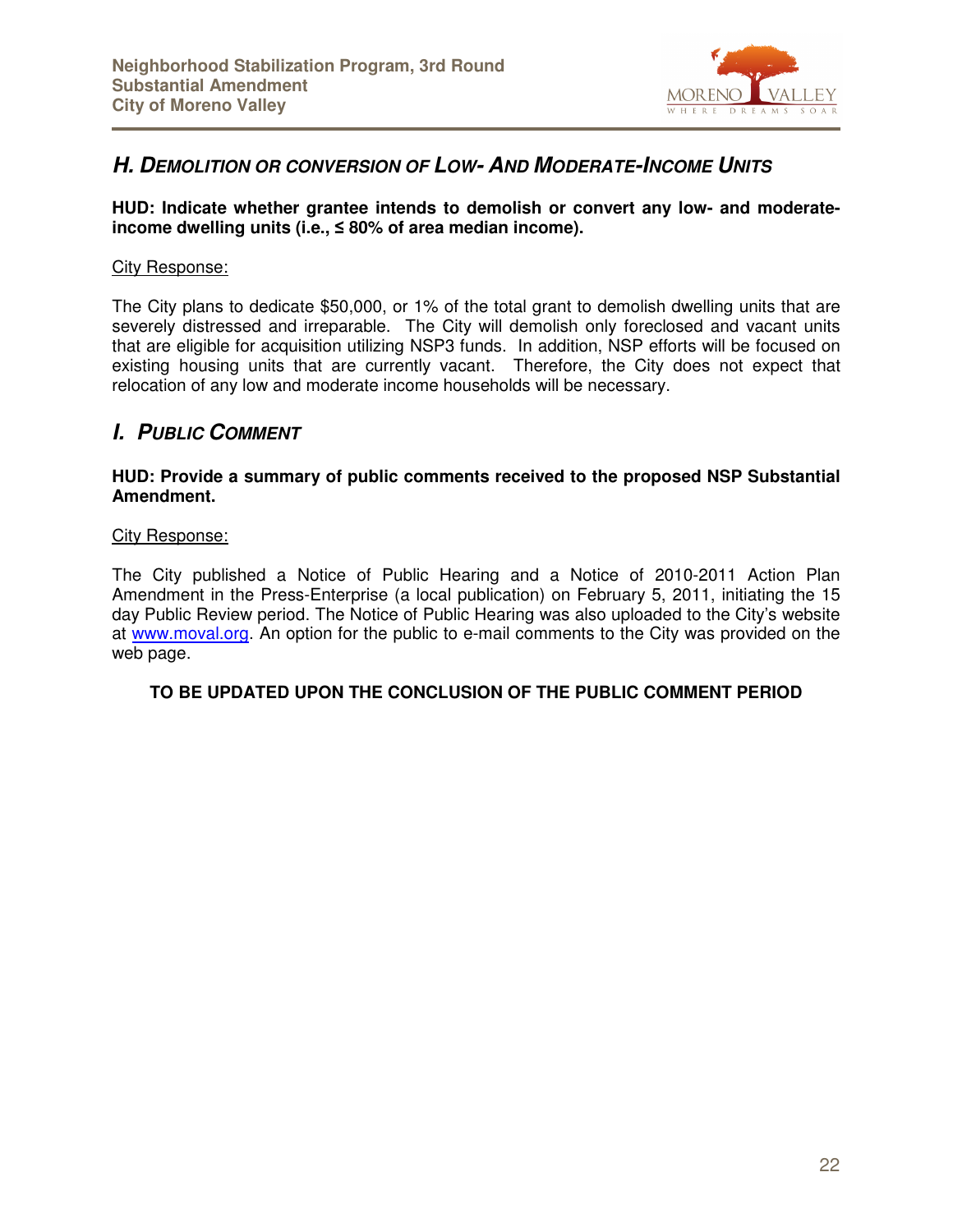

# **Appendix A**

### **CERTIFICATIONS**

L

- (1) **Affirmatively furthering Fair Housing**. The jurisdiction will affirmatively further fair housing, which means that it will conduct an analysis to identify impediments to fair housing choice within the jurisdiction, take appropriate actions to overcome the effects of any impediments identified through that analysis, and maintain records reflecting the analysis and actions in this regard.
- (2) **Anti-lobbying**. The jurisdiction will comply with restrictions on lobbying required by 24 CFR part 87, together with disclosure forms, if required by that part.
- (3) **Authority of Jurisdiction**. The jurisdiction possesses the legal authority to carry out the programs for which it is seeking funding, in accordance with applicable HUD regulations and other program requirements.
- (4) **Consistency with Plan**. The housing activities to be undertaken with NSP funds are consistent with its consolidated plan, which means that NSP funds will be used to meet the congressionally identified needs of abandoned and foreclosed homes in the targeted area set forth in the grantee's substantial amendment.
- (5) **Acquisition and Relocation**. The jurisdiction will comply with the acquisition and relocation requirements of the Uniform Relocation Assistance and Real Property Acquisition Policies Act of 1970, as amended (42 U.S.C. 4601), and implementing regulations at 49 CFR part 24, except as those provisions are modified by the Notice for the NSP program published by HUD.
- (6) **Section 3**. The jurisdiction will comply with section 3 of the Housing and Urban Development Act of 1968 (12 U.S.C. 1701u), and implementing regulations at 24 CFR part 135.
- (7) **Citizen Participation**. The jurisdiction is in full compliance and following a detailed citizen participation plan that satisfies the requirements of Sections 24 CFR 91.105 or 91.115, as modified by NSP requirements.
- (8) **Following Plan**. The jurisdiction is following a current consolidated plan (or Comprehensive Housing Affordability Strategy) that has been approved by HUD.
- (9) **Use of Funds in 3 years**. The jurisdiction certifies that it will comply with the Dodd-Frank Wall Street Reform and Consumer Protection Act and Title XII of Division A of the American Recovery and Reinvestment Act of 2009 by spending 50 percent of its grant funds within 2 years, and spending 100 percent within 3 years of receipt of the grant.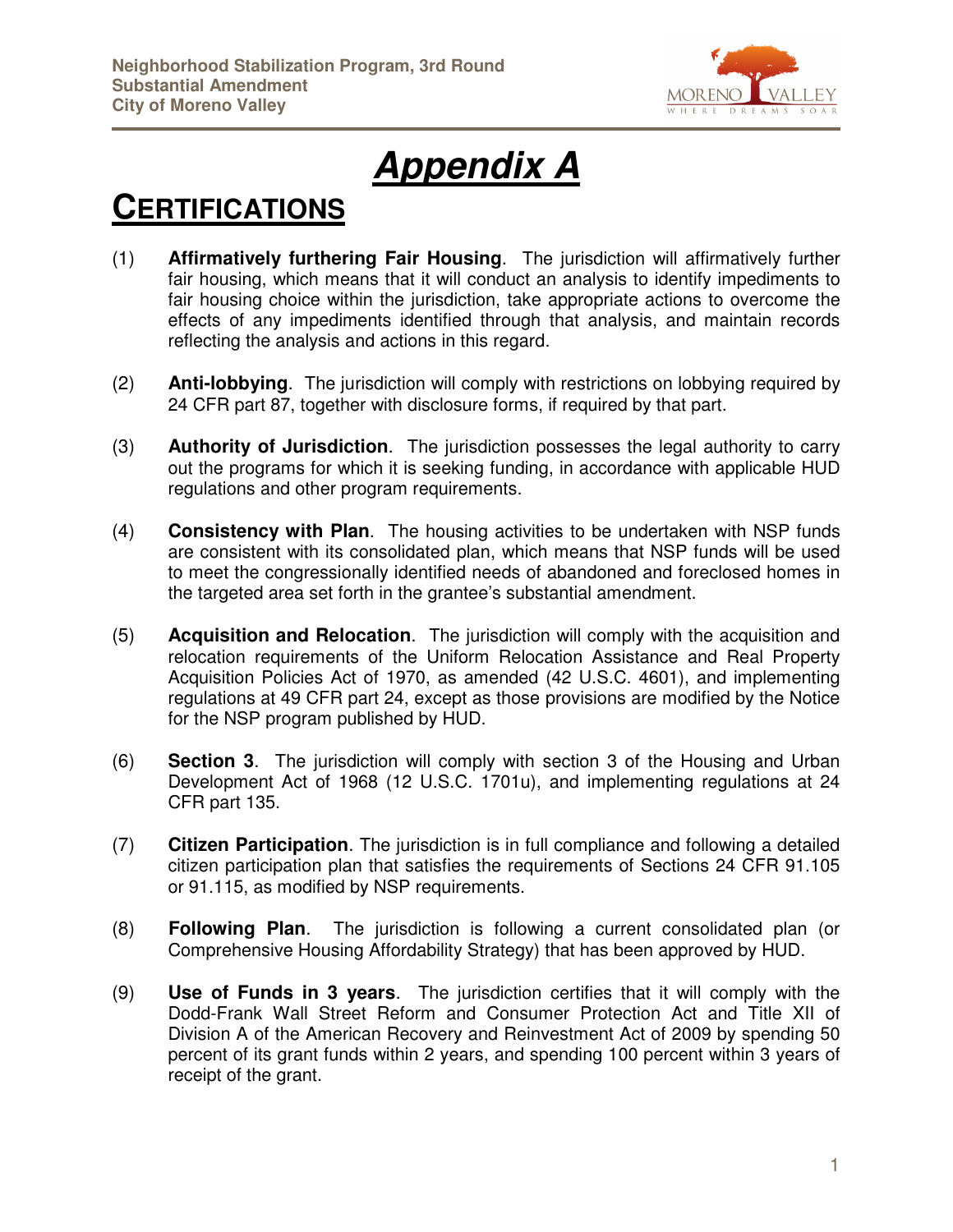

- (10) **Use NSP Funds** ≤ **120% of AMI**. The jurisdiction will comply with the requirement that all of the NSP funds made available to it will be used with respect to individuals and families whose incomes do not exceed 120% of area median income.
- **(11) Assessments.** The jurisdiction will not attempt to recover any capital costs of public improvements assisted with CDBG funds, including Section 108 loan guaranteed funds, by assessing any amount against properties owned and occupied by persons of low- and moderate-income, including any fee charged or assessment made as a condition of obtaining access to such public improvements. However, if NSP funds are used to pay the proportion of a fee or assessment attributable to the capital costs of public improvements (assisted in part with NSP funds) financed from other revenue sources, an assessment or charge may be made against the property with respect to the public improvements financed by a source other than CDBG funds. In addition, with respect to properties owned and occupied by moderateincome (but not low-income) families, an assessment or charge may be made against the property with respect to the public improvements financed by a source other than NSP funds if the jurisdiction certifies that it lacks NSP or CDBG funds to cover the assessment.
- (12) **Excessive Force**. The jurisdiction certifies that it has adopted and is enforcing: (1) a policy prohibiting the use of excessive force by law enforcement agencies within its jurisdiction against any individuals engaged in non-violent civil rights demonstrations; and (2) a policy of enforcing applicable State and local laws against physically barring entrance to or exit from, a facility or location that is the subject of such nonviolent civil rights demonstrations within its jurisdiction.
- (13) **Compliance with Anti-discrimination Laws**. The NSP grant will be conducted and administered in conformity with title VI of the Civil Rights Act of 1964 (42 U.S.C. 2000d), the Fair Housing Act (42 U.S.C. 3601-3619), and implementing regulations.
- (14) **Compliance with Lead-based Paint Procedures**. The activities concerning lead-based paint will comply with the requirements of part 35, subparts A, B, J, K, and R of this title.
- (15) **Compliance with Laws**. The jurisdiction will comply with applicable laws.

Barry Foster **Date** Community & Economic Development Director City of Moreno Valley

\_\_\_\_\_\_\_\_\_\_\_\_\_\_\_\_\_\_\_\_\_\_\_\_\_\_\_\_\_\_\_\_\_ \_\_\_\_\_\_\_\_\_\_\_\_\_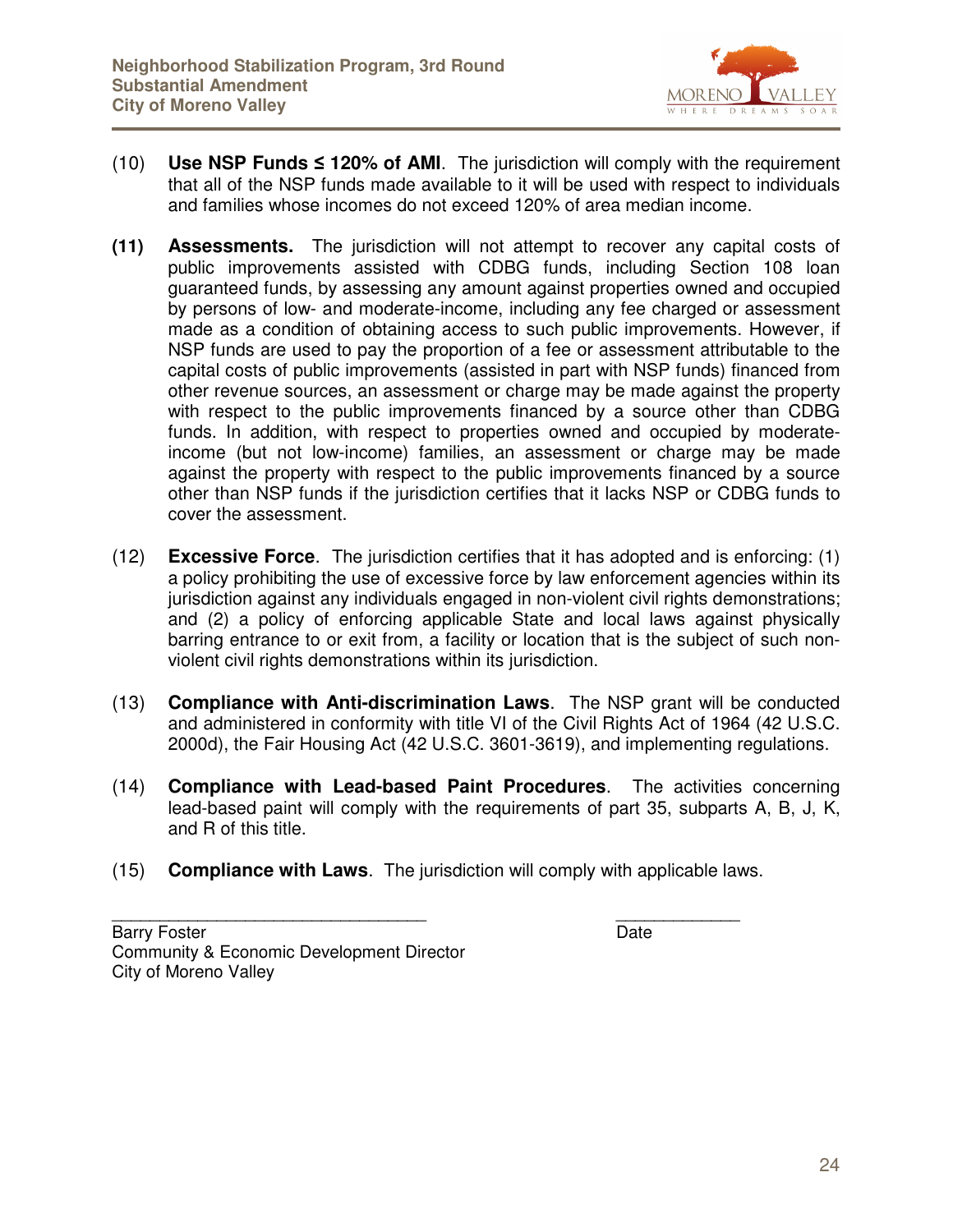

# **Appendix B**

## NSP 3 Substantial Amendment/Abbreviated Plan Checklist

Jurisdiction: City of Moreno Valley Lead Agency: City of Moreno Valley Jurisdiction Web Address: www.moval.org

NSP Contact Person: Shanikqua Freeman, Housing Program Coordinator Address: 14177 Frederick St., PO Box 88005, Moreno Valley, CA 92552-0805 Telephone: 951-413-3450 Fax: 951-413-3459 Email: shanikquaf@moval.org

The required elements in the substantial amendment/abbreviated action plan are:

#### A. Areas of Greatest Need

Does the submission identify a neighborhood or neighborhoods as being areas of greatest need with an individual or average combined index score for the grantee's identified target geography that is not less than the lesser of 17 or the  $20<sup>th</sup>$  percentile most needy score in an individual state? See http://www.hud.gov/nsp for minimum thresholds.

 $Yes \Join No \rightarrow Veerification found on page: 1$ 

| <b>Comments:</b> |  |  |  |
|------------------|--|--|--|
|                  |  |  |  |
|                  |  |  |  |

#### B. Distribution and Use of Funds

Does the submission contain a narrative describing how the distribution and uses of the grantee's NSP3 funds will meet the requirements of Section 2301(c)(2) of HERA, as amended by the Recovery Act and the Dodd-Frank Act, that funds be distributed to the areas of greatest need, including those with the greatest percentage of home foreclosures, with the highest percentage of homes financed by a subprime mortgage related loan, and identified by the grantee as likely to face a significant rise in the rate of home foreclosures?

 $Yes \times No \qquad \qquad \text{Verification found on page: 1}$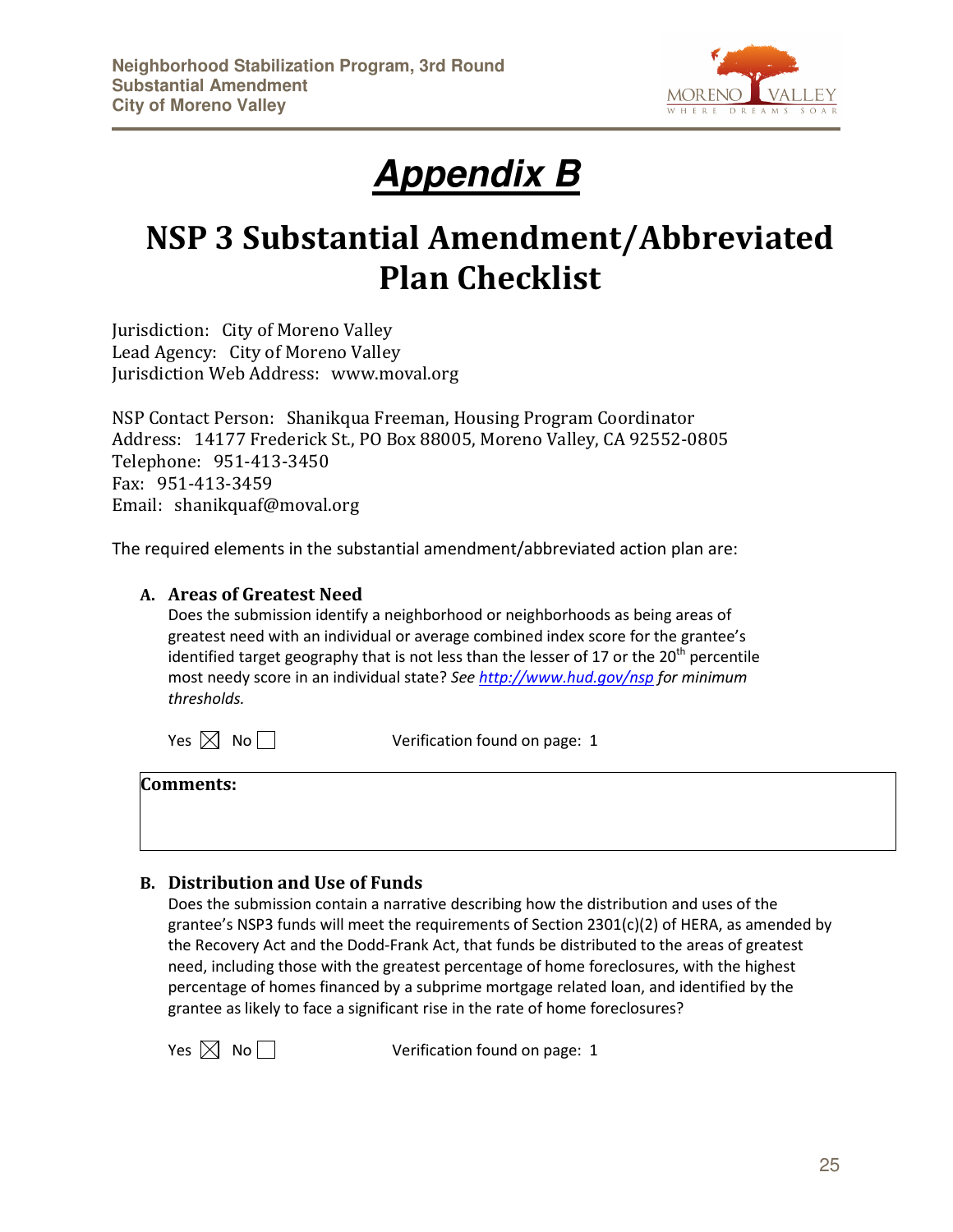

Note: The grantee's narrative must address the three stipulated need categories in the NSP statute, but the grantee may also consider other need categories.

|   | <b>C.</b> Definitions and Descriptions                                                                                                                             |
|---|--------------------------------------------------------------------------------------------------------------------------------------------------------------------|
|   | For the purposes of the NSP3, do the narratives include:                                                                                                           |
|   | a definition of "blighted structure" in the context of state or local law                                                                                          |
|   | Yes $\boxtimes$ No $\Box$<br>Verification found on page: 7                                                                                                         |
|   | a definition of "affordable rents"                                                                                                                                 |
|   | Yes $\boxtimes$ No $\Box$<br>Verification found on page: 7                                                                                                         |
| ٠ | a description of how the grantee will ensure continued affordability for NSP3 assisted                                                                             |
|   | Yes $\boxtimes$ No $\Box$<br>Verification found on page: 6<br>housing                                                                                              |
| ٠ | a description of housing rehabilitation standards that provide for improvements to increase                                                                        |
|   | energy efficiency or conservation of such homes and properties or to provide for a                                                                                 |
|   | renewable energy source or sources on homes or properties that will apply to NSP3-assisted                                                                         |
|   | activities (including applicable Energy Star requirements)                                                                                                         |
|   | Yes $\boxtimes$ No $\Box$<br>Verification found on page: 8                                                                                                         |
|   |                                                                                                                                                                    |
|   |                                                                                                                                                                    |
|   | a description of how the grantee will comply with rental housing preference<br>No $\boxtimes$<br>Yes $\vert \ \vert$<br>Verification found on page: not applicable |
|   | a description of how the grantee will meet the vicinity hiring requirement                                                                                         |

#### D. Housing Market Conditions

placed on creating homeownership opportunities.

Does the action plan narrative should specifically address how the grantee's program design will address the local housing market conditions?<br>Yes  $\boxtimes$  No  $\Box$  Verific

Verification found on page: 8

#### Comments: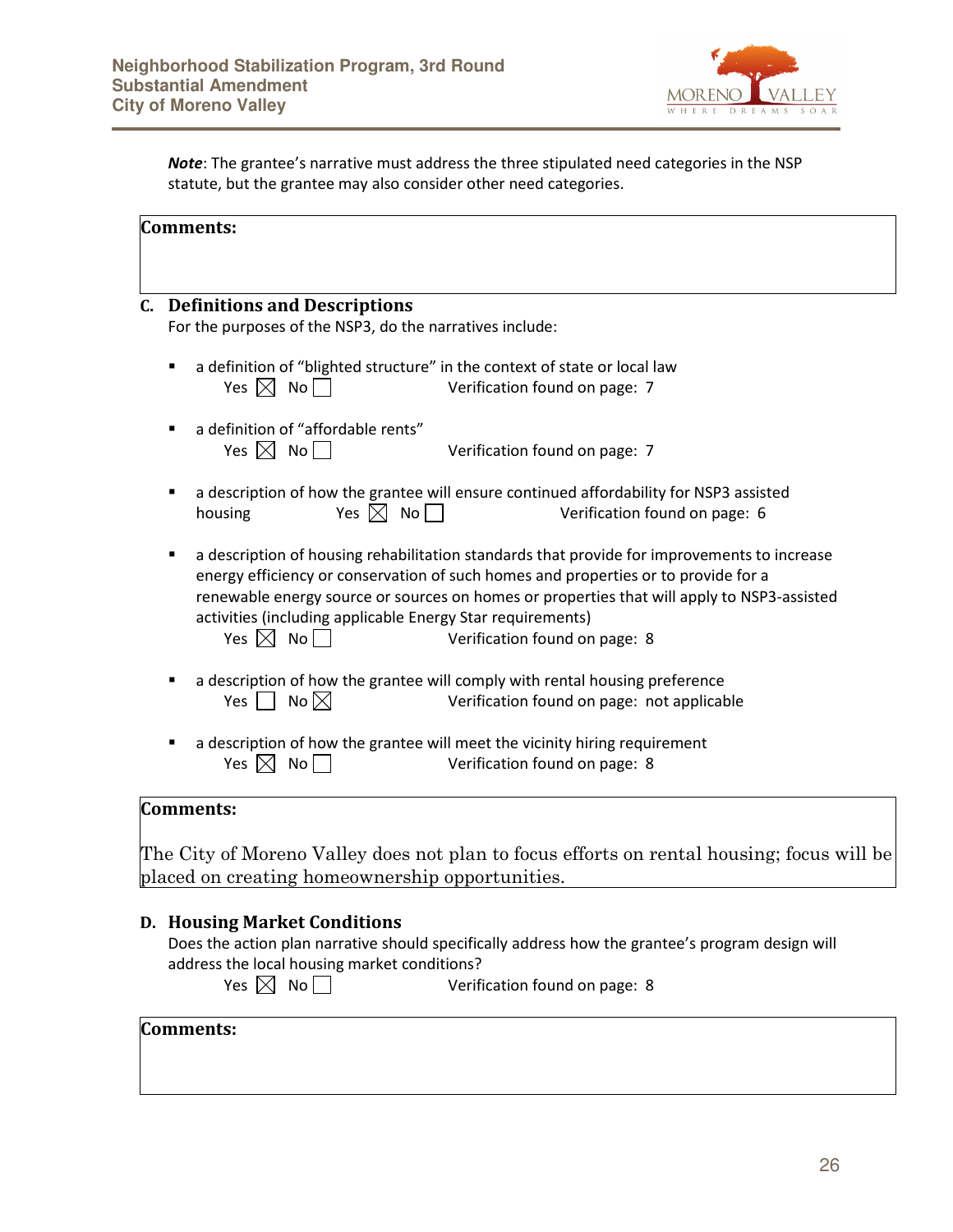

#### E. Information By Activity

Does the submission contain information by activity describing how the grantee will use the funds, identifying:

- eligible use of funds under NSP3?  $Yes \Join No \rightarrow Veriification found on page: 9-20$
- **E** correlated eligible activity under CDBG?  $Yes \nvert X \nvert No \nvert \nvert$  Verification found on page: 9-20
- the areas of greatest need addressed by the activity or activities? Yes  $\boxtimes$  No  $\Box$  Verification found on page: 9-20
- expected benefit to income-qualified persons or households or areas?  $Yes \times No$  No Verification found on page: 9-20
- **E** appropriate performance measures for the activity?  $Yes \n No \n No \n  $\Box$  \n Verification found on page: 9-20$
- **amount of funds budgeted for the activity?**  $Yes \Join No \rightarrow Veriification found on page: 9-20$
- the name, location and contact information for the entity that will carry out the activity  $Yes \Join No \rightarrow Ve}$  No Verification found on page: 9-20
- expected start and end dates of the activity?  $Yes \Join No \rightarrow Veriification found on page: 9-20$
- **•** how the grantee shall, to the maximum extent feasible, provide for the hiring of employees who reside in the vicinity of NSP3 projects or contract with small businesses that are owned and operated by persons residing in the vicinity of such project, including information on existing local ordinances that address these requirements?

 $Yes \Join No \rightarrow Veriification found on page: 9-20$ 

**the procedures used to create preferences for the development of affordable rental housing** developed with NSP3 funds? Yes  $\Box$  No  $\boxtimes$  Verification found on page: not applicable

#### Comments:

The City of Moreno Valley does not plan to focus efforts on rental housing; focus will be placed on creating homewonership opportunities.

#### F. Specific Activity Requirements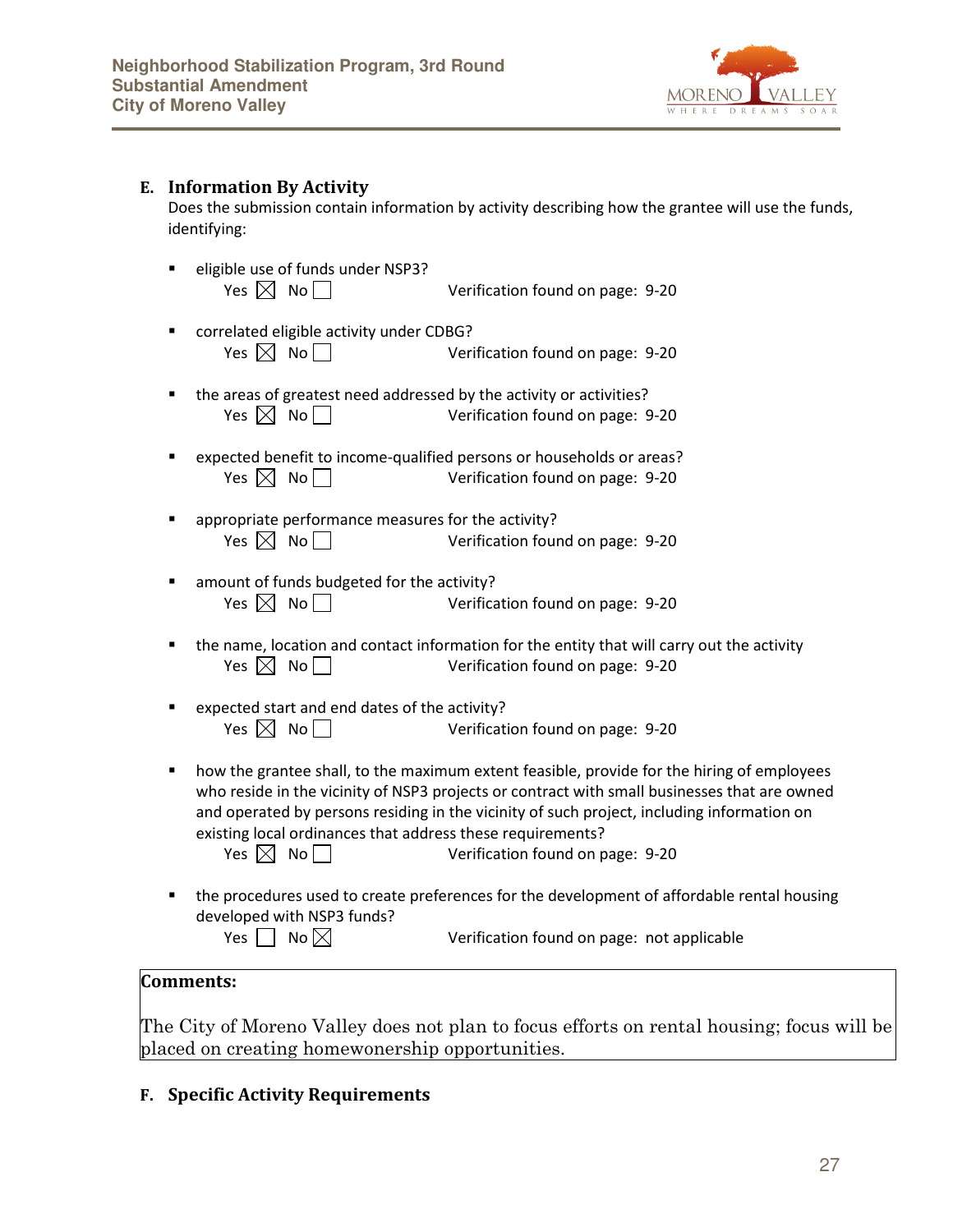

| Does each activity narrative describe the general terms under which assistance will be provided, |
|--------------------------------------------------------------------------------------------------|
| including:                                                                                       |

If the activity provides financing,

• the range of interest rates (if any)  $Yes \Join No \rightarrow Ve}$  Verification found on page: 21

If the activity provides housing,

- duration or term of assistance?  $Yes \Join No \rightarrow Veriification found on page: 21$
- tenure of beneficiaries (e.g., rental or homeownership)? Yes  $\boxtimes$  No  $\Box$  Verification found on page: 21
- does it ensure continued affordability?  $Yes \Join No \rightarrow Ve$  Verification found on page: 21
- does the applicant indicate which activities will count toward the statutory requirement that at least 25% of funds must be used for housing individuals and families whose incomes do not exceed 50% of area median income?

 $Yes \times No$  No Verification found on page: 21

#### Comments:

Details that address this section are included in the narrative responses provided in Section E.

#### G. Low-Income Targeting

Has the grantee described how it will meet the statutory requirement that at least 25% of funds must be used for housing individuals and families whose incomes do not exceed 50% of area median income?

 $Yes \times No$  No Verification found on page: 21

Has the grantee identified how the estimated amount of funds appropriated or otherwise made available will be used for housing individuals or families whose incomes do not exceed 50% of area median income?

 $Yes \times No \quad \text{Ne}$  No Verification found on page: 21 Amount budgeted: \$921,947.00

#### Comments:

#### H. Demolition or Conversion of Low- And Moderate-Income Units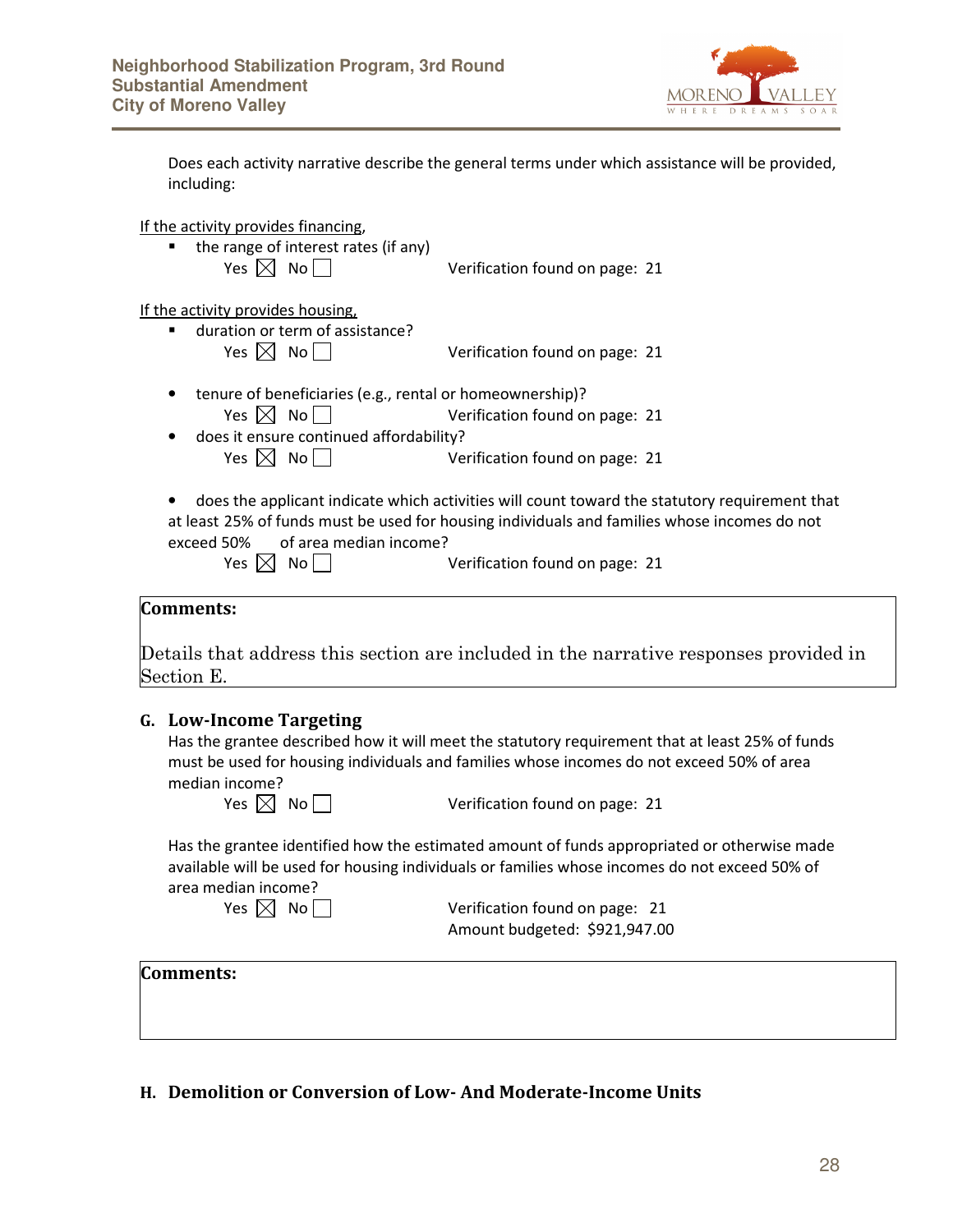

|                | Does grantee plan to demolish or convert any low- and moderate-income dwelling units?<br>No $\boxtimes$<br>Yes  <br>Verification found on page: 22                                                                                                                                                                                                                            |
|----------------|-------------------------------------------------------------------------------------------------------------------------------------------------------------------------------------------------------------------------------------------------------------------------------------------------------------------------------------------------------------------------------|
|                | Does the substantial amendment include:                                                                                                                                                                                                                                                                                                                                       |
| $\blacksquare$ | The number of low- and moderate-income dwelling units-i.e., $\leq 80\%$ of area median<br>income- reasonably expected to be demolished or converted as a direct result of NSP-<br>assisted activities?                                                                                                                                                                        |
|                | Yes $\boxtimes$ No<br>Verification found on page: 22                                                                                                                                                                                                                                                                                                                          |
| ٠              | The number of NSP3 affordable housing units made available to low-, moderate-, and<br>income households-i.e., ≤ 120% of area median income-reasonably expected<br>middle-<br>to be produced by activity and income level as provided for in DRGR, by each NSP3 activity<br>providing such housing<br>(including a proposed time schedule for commencement and<br>completion)? |
|                | Yes $\boxtimes$ No $\Box$<br>Verification found on page: 11                                                                                                                                                                                                                                                                                                                   |
| п              | The number of dwelling units reasonably expected to be made available for households                                                                                                                                                                                                                                                                                          |
|                | whose income does not exceed 50 percent of area median income?                                                                                                                                                                                                                                                                                                                |
|                | Yes $\boxtimes$ No $\Box$<br>Verification found on page: 11                                                                                                                                                                                                                                                                                                                   |
|                | <b>Comments:</b>                                                                                                                                                                                                                                                                                                                                                              |
| L.             | <b>Public Comment Period</b><br>Was the proposed action plan amendment published via the grantee jurisdiction's usual<br>methods and on the Internet for no less than 15 calendar days of public comment?<br>Yes $\boxtimes$ No $\Box$<br>Verification found on page: 22                                                                                                      |
|                | Is there a summary of citizen comments included in the final amendment?<br>No  <br>Yes $\boxtimes$<br>Verification found on page: 22                                                                                                                                                                                                                                          |

#### K. SF424

Does the application contain the SF424 form? Yes $\boxtimes$  No

L. Certifications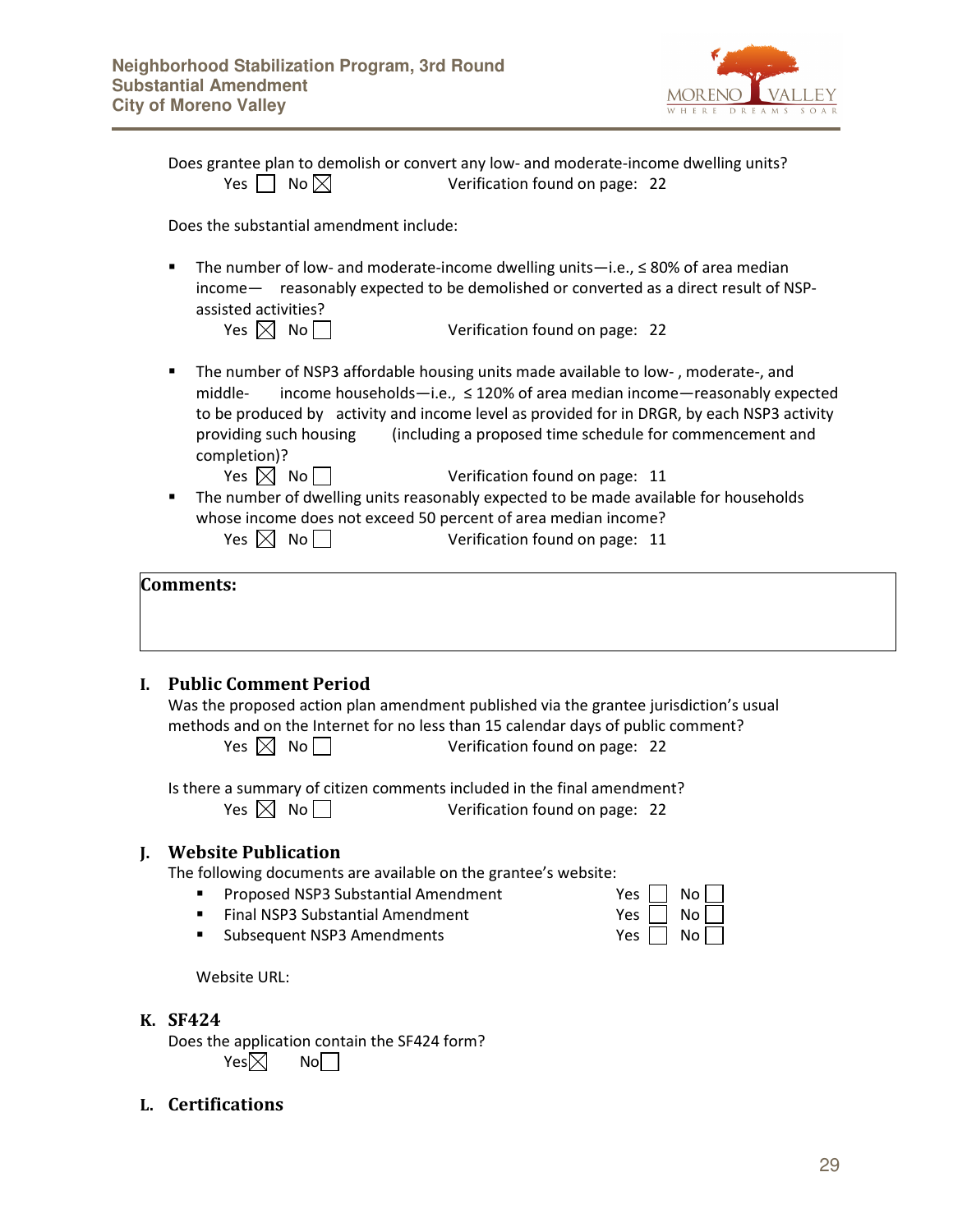

(Note: Make sure grantee signs the correct certifications; non-entitlement local governments have to sign a different set of certifications)

#### Certifications for Entitlement Communities and States:

The following certifications are complete and accurate:

- (1) Affirmatively Furthering Fair Housing
- (2) Anti-Displacement and Relocation Plan
- (3) Anti-Lobbying
- (4) Authority of Jurisdiction
- (5) Consistency with Plan
- (6) Acquisition and Relocation
- $(7)$  Section 3
- (8) Citizen Participation
- (9) Following a Plan
- $(10)$  Use of Funds
- (11) a. Use NSP Funds  $\leq$  120 of AMI
	- b. No Recovery of Capital Costs through Special Assessments
- (12) Excessive Force
- (13) Compliance with Anti-Discrimination Laws
- (14) Compliance with Lead-Based Paint Procedures
- (15) Compliance with Laws

#### Certifications for Non-Entitlement Communities:

The following certifications are complete and accurate:

- (1) Affirmatively Furthering Fair Housing Vestical Affirmatively Furthering Fair Housing
- (2) Anti-Displacement and Relocation Plan Yes North Anti-
- (3) Anti-Lobbying Y
- (4) Authority of Jurisdiction Y
- (5) Consistency with Plan Yes November 1988 and Yes November 1988
- (6) Acquisition and Relocation Version No. 2014
- (7) Section 3 Yes No Section 3
- (8) Citizen Participation Yes November 2014
- (9) Use of Funds Y
- (10) a. Use NSP Funds  $\leq$  120 of AMI Yes November 10 Yes November 2014
	- b. No Recovery of Capital Costs through Special Assessments Y
- (11) Excessive Force Yes November 11 and 2012 12:30 November 2013
- (12) Compliance with Anti-Discrimination Laws Y
- (13) Compliance with Lead-Based Paint Procedures Y
- (14) Compliance with Laws Yes November 14, 1990

| Yes)<br>Yes<br>Yes<br>Yes $\nabla$<br>Yes $\mathcal{D}% _{k}(G)$<br>Yes<br>Yes $\mathcal \Gamma$<br>Yes $\nabla$<br>Yes $\nabla$<br>Yes $\mathcal{D}$<br>Yes<br>Yes<br>Yes<br>Yes<br>Yes $\triangleright$ | No<br>Nol<br>Nol<br>No<br>No<br>Nol<br>Nol<br>No<br>Nol<br>No<br>Nol<br>No<br>No<br>Nol<br>Nol |
|-----------------------------------------------------------------------------------------------------------------------------------------------------------------------------------------------------------|------------------------------------------------------------------------------------------------|
| Yes                                                                                                                                                                                                       | No                                                                                             |
|                                                                                                                                                                                                           |                                                                                                |

| 'es             | No  |
|-----------------|-----|
| $\epsilon$ s    | No  |
| 'es             | No  |
| $\epsilon$ s    | No  |
| 'es             | Nol |
| $\epsilon$ s    | No  |
| 'es             | Nol |
| $\epsilon$ s    | Nol |
| $\epsilon$ s    | No  |
| 'es             | Nol |
| $\epsilon$ s    | No  |
| es              | Nol |
| $\mathsf{es}$   | No  |
| $\epsilon$ s    | No  |
| es <sup>/</sup> | No  |
|                 |     |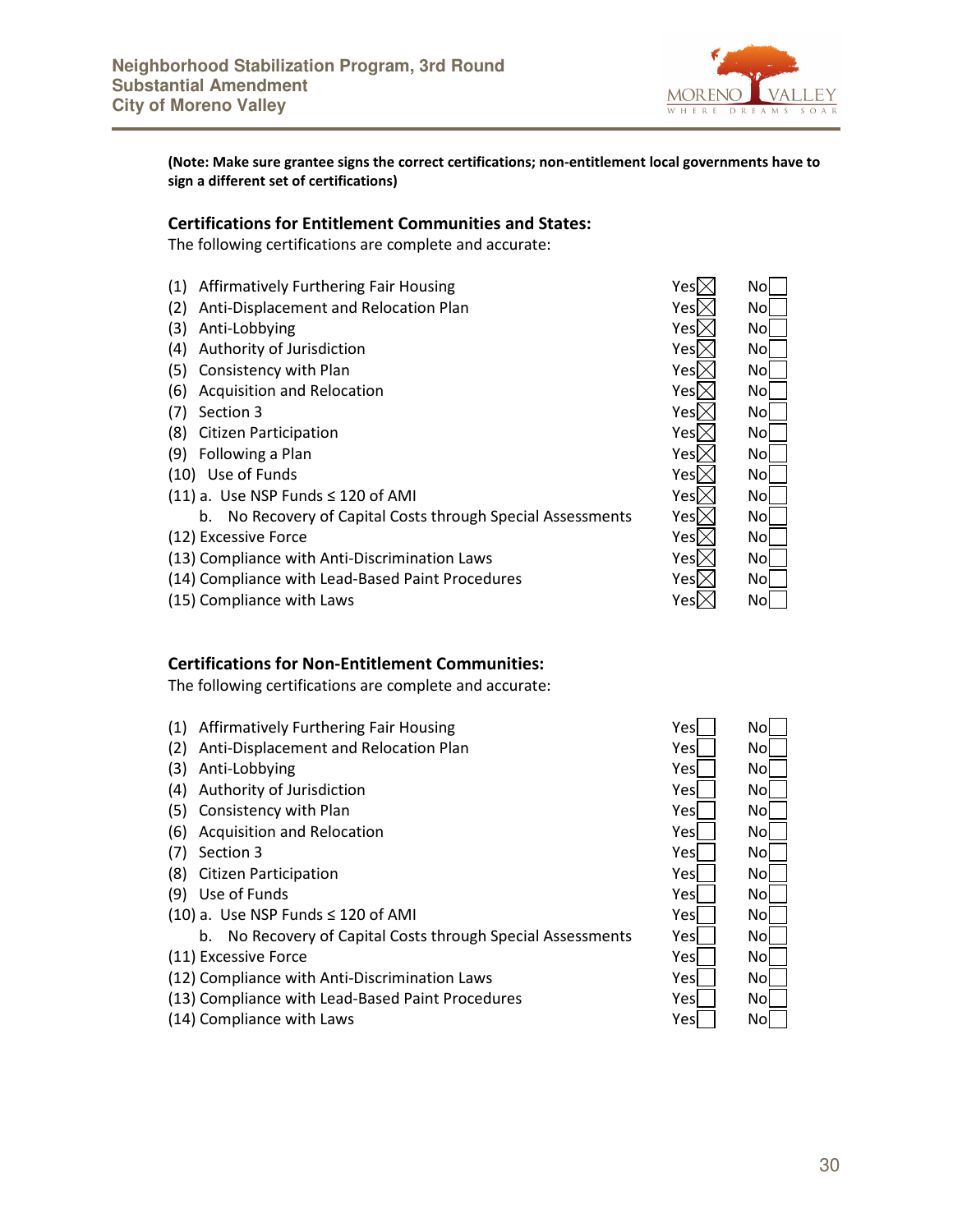

#### Substantially Complete

Is the amendment substantially incomplete?  $Yes \Box$  No

If the amendment is substantially incomplete, set for the basis of that determination by using the following as a guide:

- **The amendment was developed without the requires citizen participation.**
- **The amendment fails to satisfy all of the required elements in the Notice.**

#### Comments:

#### Recommended for approval

#### Recommended for disapproval

Date amendment disapproved (in part or in its entirety): Click here to enter a date.

Note: Written notification of disapproval must be communicated to the applicant in accordance with 24 CFR 91.500(c). If disapproved, provide documentation, including dates and times on incompleteness determination and discussions with grantee and headquarters.

| <b>Reviewed by:</b> Click here to enter text.  | <b>Date:</b> Click here to enter a date. |
|------------------------------------------------|------------------------------------------|
| Program Manager: Click here to enter text.     | <b>Date:</b> Click here to enter a date. |
| <b>CPD Director:</b> Click here to enter text. | <b>Date:</b> Click here to enter a date. |